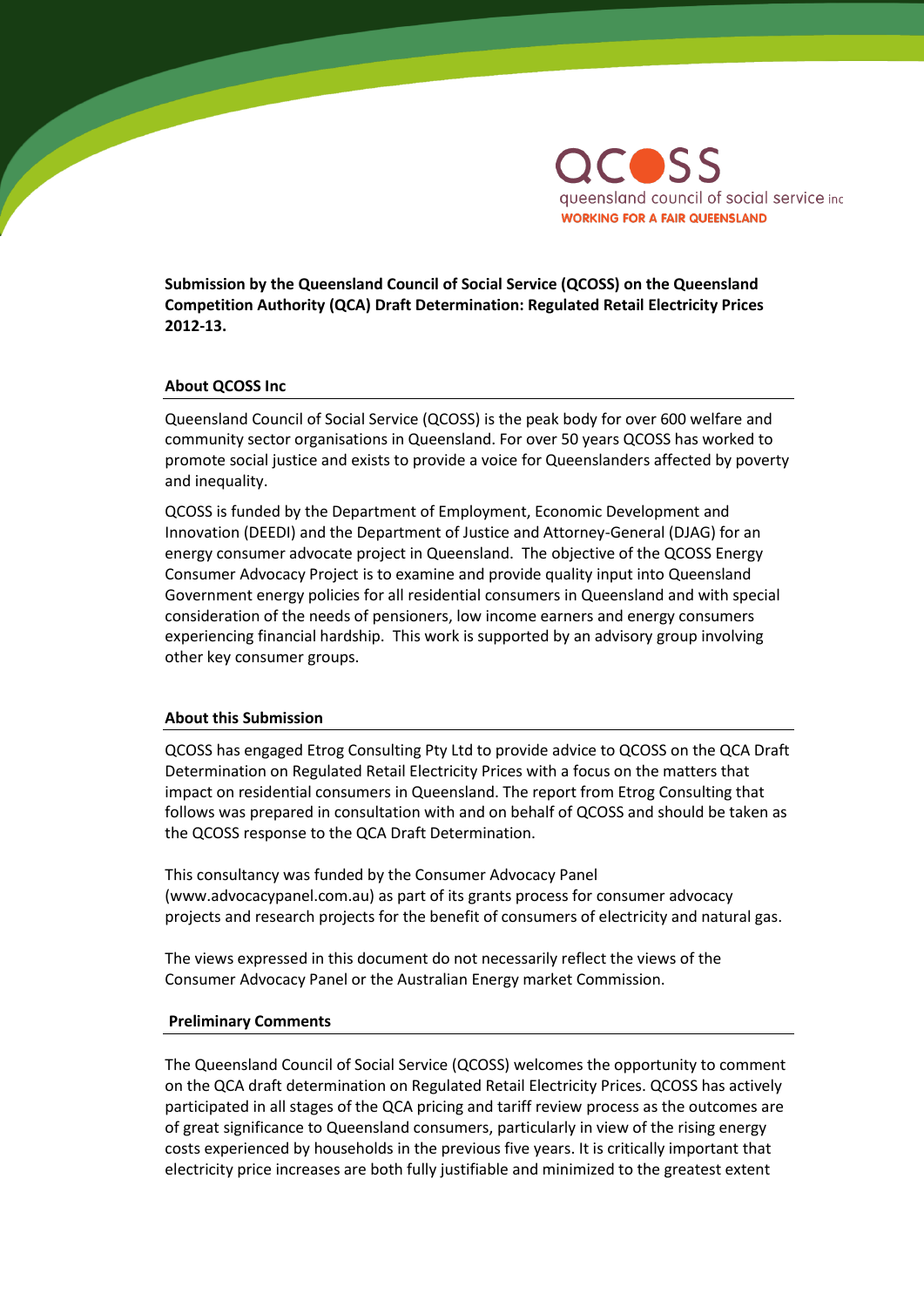possible. The methodology used to determine the regulated price must therefore be defensible and based on the most accurate data available. Our views as to the appropriateness of the QCAs assessment of retail and energy costs are outlined in the submission prepared by Etrog Consulting on our behalf. While there are many points on which we note our support for the QCA approach, our submission raises a number of issues in relation to the calculation of costs including:

- The method used to calculate Carbon Costs
- The inclusion and allowance for Customer Acquisition and Retention Costs
- The increase in the allowance for the retail margin
- The calculation of the SRES costs
- The inclusion and allowance for headroom.

The manner in which costs are allocated and recovered across the customer base through tariff design is also of great importance to consumers because tariff design can benefit some groups of consumers while others are significantly disadvantaged.

Our submission therefore also comments on the significant impact on some customer segments that will result from the revised tariff arrangements, in particular, as a result of the 200% increase in the fix charge component and as a result of the introduction of an inclining block tariff. Throughout the tariff review process QCOSS has argued that there should be a public and full examination of the customer impacts of the proposed changes, before such changes are introduced. We have also strongly argued that the introduction of an inclining block structure would require a review of the current concessions and other support arrangements to ensure that the value of the current public safety net is maintained and that assistance for consumers is well targeted and equitable. Neither of these two critical steps has occurred to date.

The QCA acknowledges that the effect of the new tariffs is that low, average and high energy consuming customers will experience different overall price increases. Low consumption customers (amongst whom low income households are overrepresented) will on average experience a 13.2% (or \$104) increase per year, average consumption customers just 3.9% (or \$52), and high consuming customers in the order of 14.9% (or \$389 per year). These are only average increases for each grouping. In reality, some customers at the extremes of low and high consumption will be significantly worse off. Through QCOSS work in energy we know there are pensioner households whose quarterly bills are as low as \$95 before their pensioner concession is applied. For these households the affect of the increase in the fixed charges will be a doubling of their bills from July 1.

At the other end of the spectrum – for households consuming large amounts of energy there will be significant price impacts related to consumers being charged in the third and highest cost tier. While we support the overall objective of encouraging a reduction in energy use, we maintain that there are some low income households that have high usage for reasons beyond their control such as poor quality housing and/or appliances, household size and composition, or medical conditions that require additional energy use. Assistance in the form of concessions and support for energy efficiency are required for such households.

While we understand that concessions and other assistance are matters for the Queensland government - and we intend to write to the government separately on these issues as soon as possible - we argue that it was within the remit of the QCA, given the instructions in the Ministerial delegation, to take account of the price impacts on various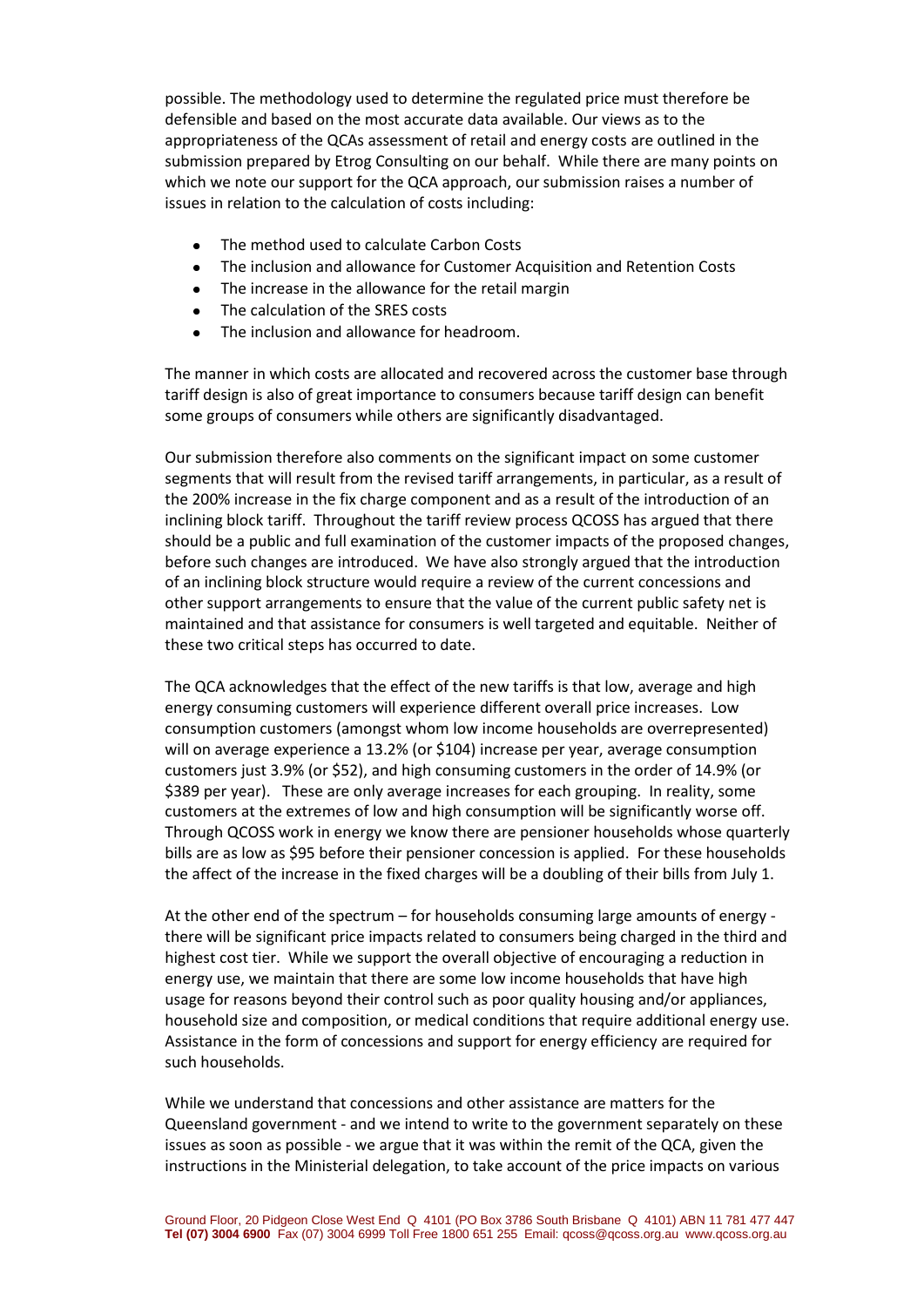customer segments in making it's determination. We consider that the QCA has failed to do so.

In addition, we suggest that in its final determination the QCA should introduce arrangements to ease the transition from the old tariffs to the new for customers who would otherwise be facing significant price increases. The QCA has accepted that such arrangements are suitable for commercial and farming customers, and we believe that residential customers similarly need to time to understand and adjust to the new pricing structures that they will face.

Further detail in relation to all these matters and additional points follow in the attached submission. We look forward to continuing to represent the interests of Queensland consumers in energy related matters. For further information or to clarify any aspect of this submission, please contact Linda Parmenter, Manager Low Income Consumer Advocacy on 3004 6900 or email [lindap@qcoss.org.au.](mailto:lindap@qcoss.org.au)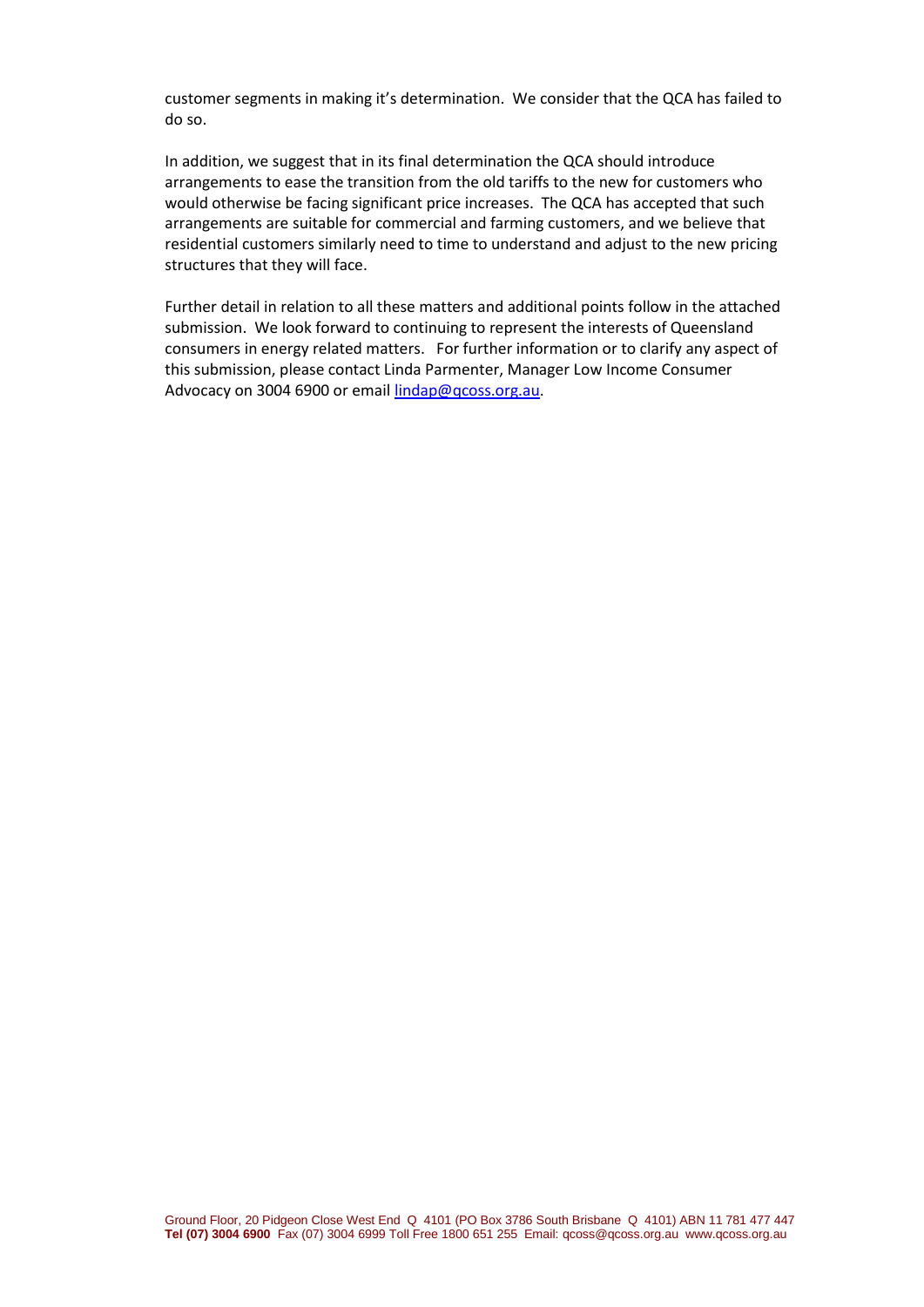



**REPORT** 

### **Prepared for:**

Queensland Council of Social Service (QCOSS) 20 Pidgeon Close West End, Queensland 4101

# Regulated Retail Electricity Prices 2012-13: Comments on Draft Determination

#### **Prepared by:**

Etrog Consulting Pty Ltd Melbourne Australia +61 403 444141 etrogconsulting@gmail.com

Date: 12 April 2012 Author: David Prins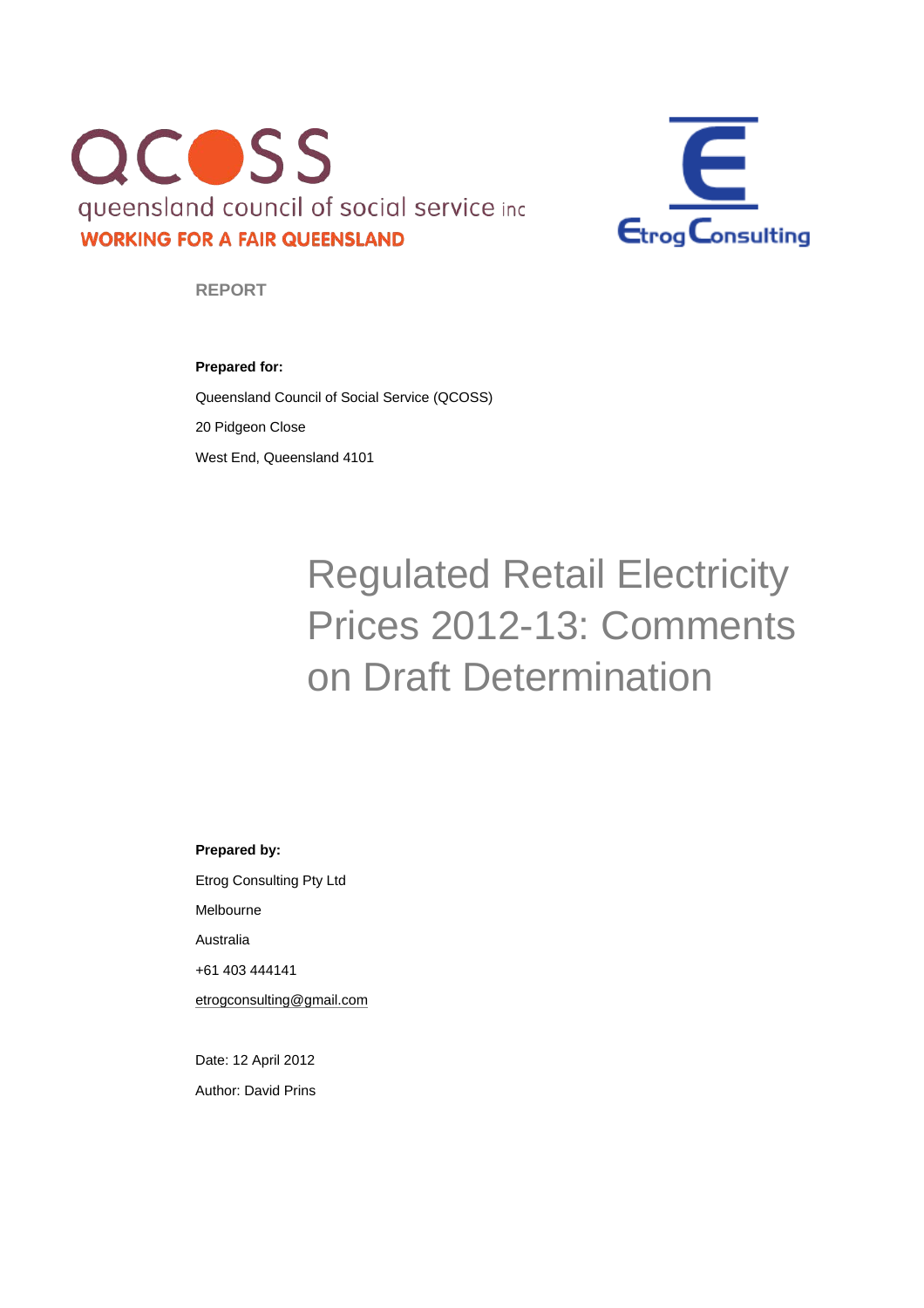

# **DISCLAIMER**

This document has been prepared for Queensland Council of Social Service (QCOSS). Etrog Consulting and its authors make no representation or warranty to any other party in relation to the subject matter of this document as to the accuracy or completeness of the material contained in this document.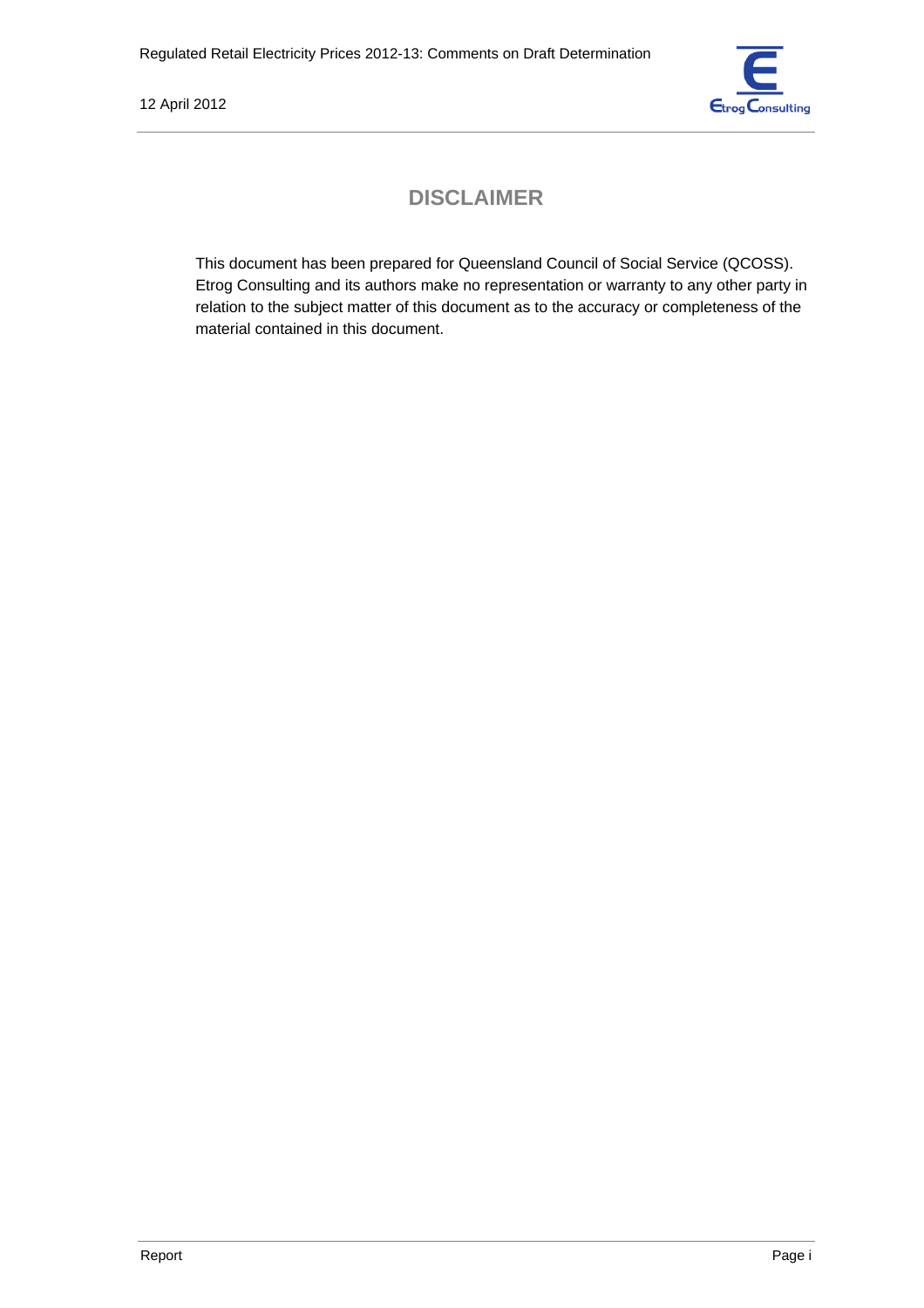

# **TABLE OF CONTENTS**

| 1.   |      |        |  |  |  |  |
|------|------|--------|--|--|--|--|
| 2.   |      |        |  |  |  |  |
|      | 2.1. |        |  |  |  |  |
|      | 2.2. |        |  |  |  |  |
| 3.   |      |        |  |  |  |  |
|      | 3.1. |        |  |  |  |  |
|      | 3.2. |        |  |  |  |  |
|      |      | 3.2.1. |  |  |  |  |
|      |      | 3.2.2. |  |  |  |  |
|      |      | 3.2.3. |  |  |  |  |
|      |      | 3.2.4. |  |  |  |  |
|      |      | 3.2.5. |  |  |  |  |
|      |      | 3.2.6. |  |  |  |  |
|      | 3.3. |        |  |  |  |  |
|      |      | 3.3.1. |  |  |  |  |
|      |      | 3.3.2. |  |  |  |  |
|      |      | 3.3.3. |  |  |  |  |
|      |      | 3.3.4. |  |  |  |  |
|      |      | 3.3.5. |  |  |  |  |
| 4.   |      |        |  |  |  |  |
|      | 4.1. |        |  |  |  |  |
|      | 4.2. |        |  |  |  |  |
| 4.3. |      |        |  |  |  |  |
|      |      | 4.3.1. |  |  |  |  |
|      |      | 4.3.2. |  |  |  |  |
|      |      | 4.3.3. |  |  |  |  |
|      | 4.4. |        |  |  |  |  |
| 5.   |      |        |  |  |  |  |
| 6.   |      |        |  |  |  |  |
|      | 6.1. |        |  |  |  |  |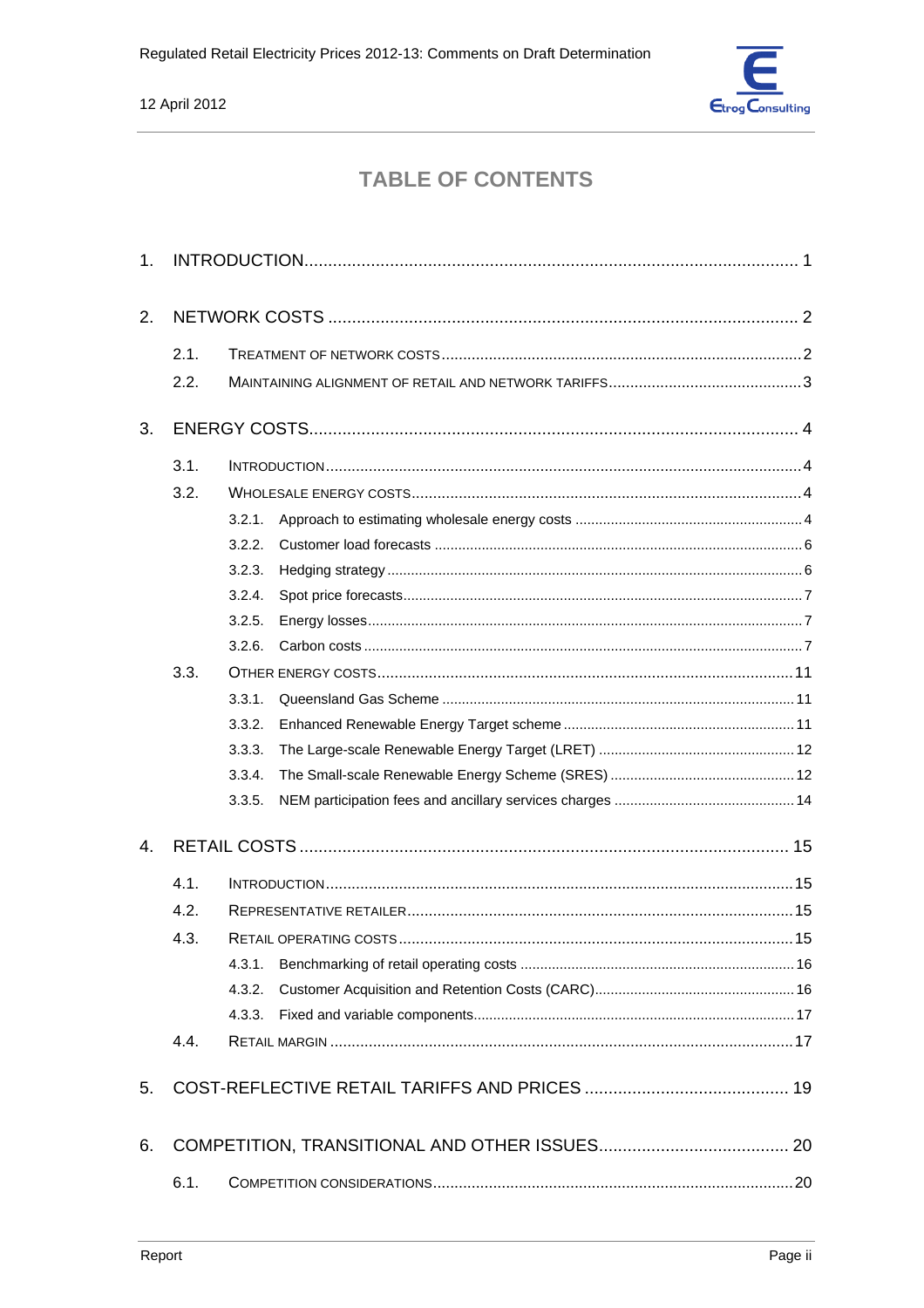

|      | 6.1.1. The role of competitive activity to derive longer term benefits for consumers 20     |  |
|------|---------------------------------------------------------------------------------------------|--|
|      | 6.1.2. The effects of allowing for headroom in regulated electricity prices                 |  |
|      |                                                                                             |  |
|      |                                                                                             |  |
|      |                                                                                             |  |
| 6.2. |                                                                                             |  |
|      | 6.2.1. The Authority must consider the impact of price rises on consumers when determining  |  |
|      | 6.2.2. The option to set prices at levels at which they would not otherwise be set - taking |  |
|      |                                                                                             |  |
| 6.3. |                                                                                             |  |
| 6.4. |                                                                                             |  |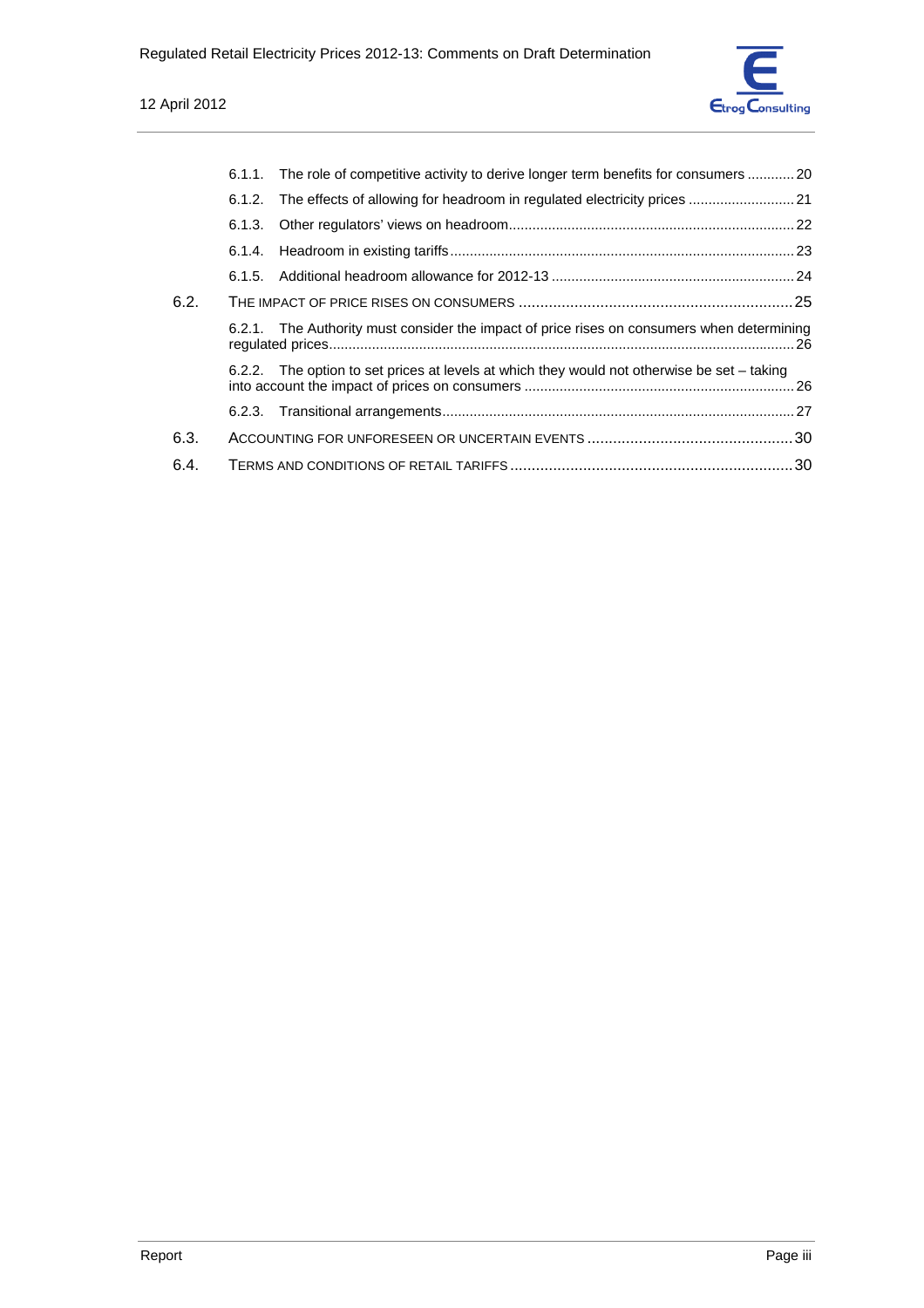

# **1. INTRODUCTION**

This report has been prepared by Etrog Consulting Pty Ltd for Queensland Council of Social Service (QCOSS). It comments on the Draft Determination on Regulated Electricity Prices to apply in Queensland from 1 July 2012 to 30 June 2013, which was published by the Queensland Competition Authority (the Authority) on 30 March 2012, inviting submissions from interested parties.

At the same time, the Authority also released a report written by ACIL Tasman on estimating energy purchase costs for use by the Authority in its Draft Determination, and other supporting documentation.1

The Authority has requested that submissions to the Draft Determination should be received by 13 April 2012. This report has been developed in consultation with QCOSS with the understanding that QCOSS is intending to include this report in its submission to the Authority on the Draft Determination.

The remainder of this report comments on various matters in the Authority's Draft Determination on Regulated Retail Electricity Prices for 2012-13, and largely follows the same structure as the Draft Determination.

- Section 2 covers network costs.
- Section 3 covers energy costs.
- Section 4 covers retail costs.
- Section 5 covers cost-reflective retail tariffs and prices.
- Section 6 covers competition, transitional and other issues.

<sup>1</sup> The Authority's Draft Determination and the ACIL Tasman paper and other documentation have been published on the Authority's website at www.qca.org.au/electricity-retail/NEP/draftDec.php.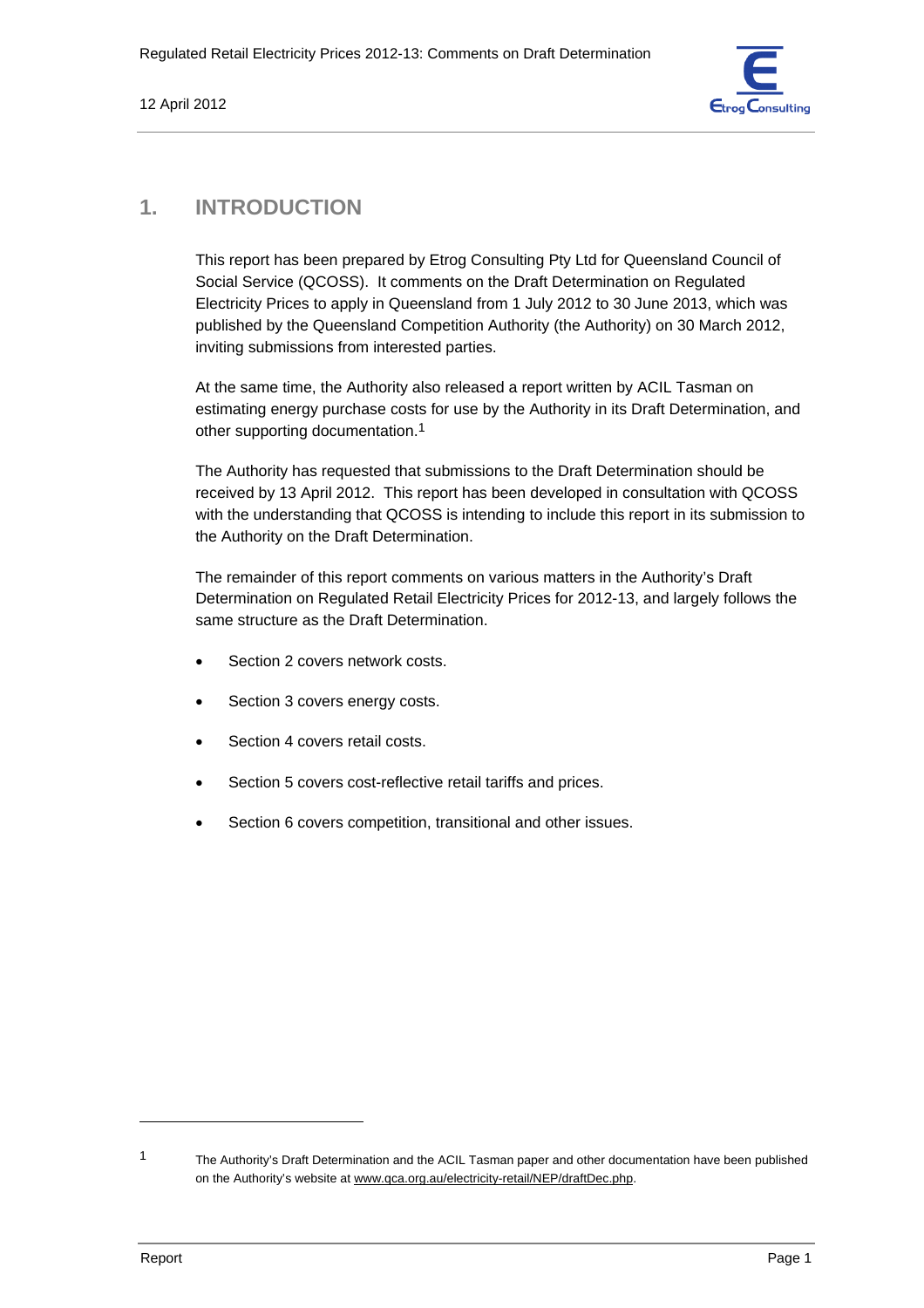

# **2. NETWORK COSTS**

Chapter 2 of the Draft Determination sets out the Authority's proposal on how to incorporate network costs in regulated retail electricity prices for 2010-13 in Queensland. It is divided into two sections:

- Section 2.1 covers Treatment of Network Costs; and
- Section 2.2 covers Maintaining Alignment of Retail and Network Tariffs.

Our comments here follow the same structure.

# **2.1. TREATMENT OF NETWORK COSTS**

The main comment we wish to make on section 2.1 of the Draft Determination is that the introduction of the residential inclining block tariff will have significantly different effects on customers with different levels of usage of electricity.

We note in particular the following changes in Tariff 11 Network Use of System (NUOS) charges (Energex network charge  $8400$ )<sup>2</sup> from the implemented 2011-12 charges to the proposed equivalent charges for 2012-13 (including GST):

- Increase in the fixed charge from 36.3c/day to 38.5c/day
- Change in variable rates for energy usage from 9.7064c/kWh for all units consumed, to:
	- 8.6955c/kWh for the first 13.69 kWh/day (approximates to 5000 kWh pa)
	- 16.522c/kWh for the next 13.69 kWh/day
	- 20.8703c/kWh for all remaining consumption.

Some of the implications of these changes as they impact on retail tariffs are discussed in section 6.2 below.

<sup>2</sup> Network tariffs are comprised of both Distribution Use of System (DUOS) tariffs – which relate to the network charges incurred for use of the ENERGEX distribution network; and Designated Pricing Proposal Charges (DPPC) – which relate to the network charges incurred for use of the Powerlink transmission network. The Network Use of System (NUOS) tariff represents the sum of DUOS and DPPC.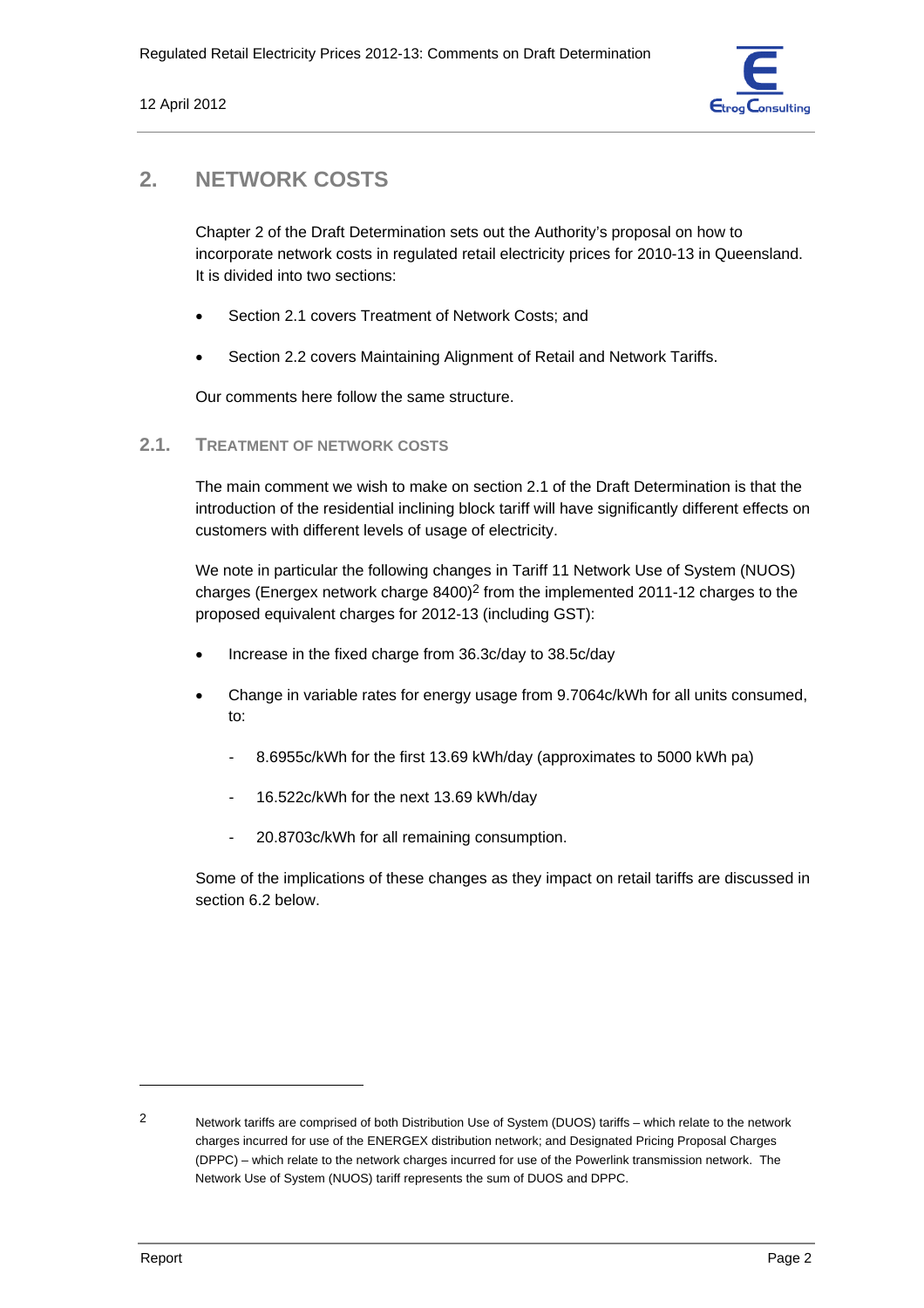

### **2.2. MAINTAINING ALIGNMENT OF RETAIL AND NETWORK TARIFFS**

We were pleased to read in the Draft Determination that the Authority sees some merit in our suggestion to revise regulated retail prices only if the AER approved network prices were materially different to those proposed by the distributors and used as the basis for retail prices.3

We largely concur with the view of the Authority:

The Authority considers that, should the need arise, regulated retail tariffs that apply from 1 July 2012 could be amended to reflect any material changes to network tariffs that are approved by the AER, including any adjustment to compensate retailers for altered network charges incurred by them prior to regulated retail tariffs being adjusted. However, as per the Delegation, the Authority's role in relation to setting notified prices for 2012-13 ends on 31 May 2012.

We note only that the reference to "any adjustment to compensate retailers for altered network charges" suggests in the word "compensate" a one-way adjustment to allow the retailers to recover more than they previously had. We believe that any adjustment should be applied without discrimination, whichever is the direction of the adjustment and propose the following wording instead:

The Authority considers that, should the need arise, regulated retail tariffs that apply from 1 July 2012 could be amended upward or downward to reflect any material changes to network tariffs that are approved by the AER, including any adjustment for altered network charges incurred by the retailers prior to regulated retail tariffs being adjusted. However, as per the Delegation, the Authority's role in relation to setting notified prices for 2012-13 ends on 31 May 2012.

We also suggest that to avoid later argument the Authority should set out a materiality threshold in its Final Determination.

<sup>3</sup> Draft Determination, page 18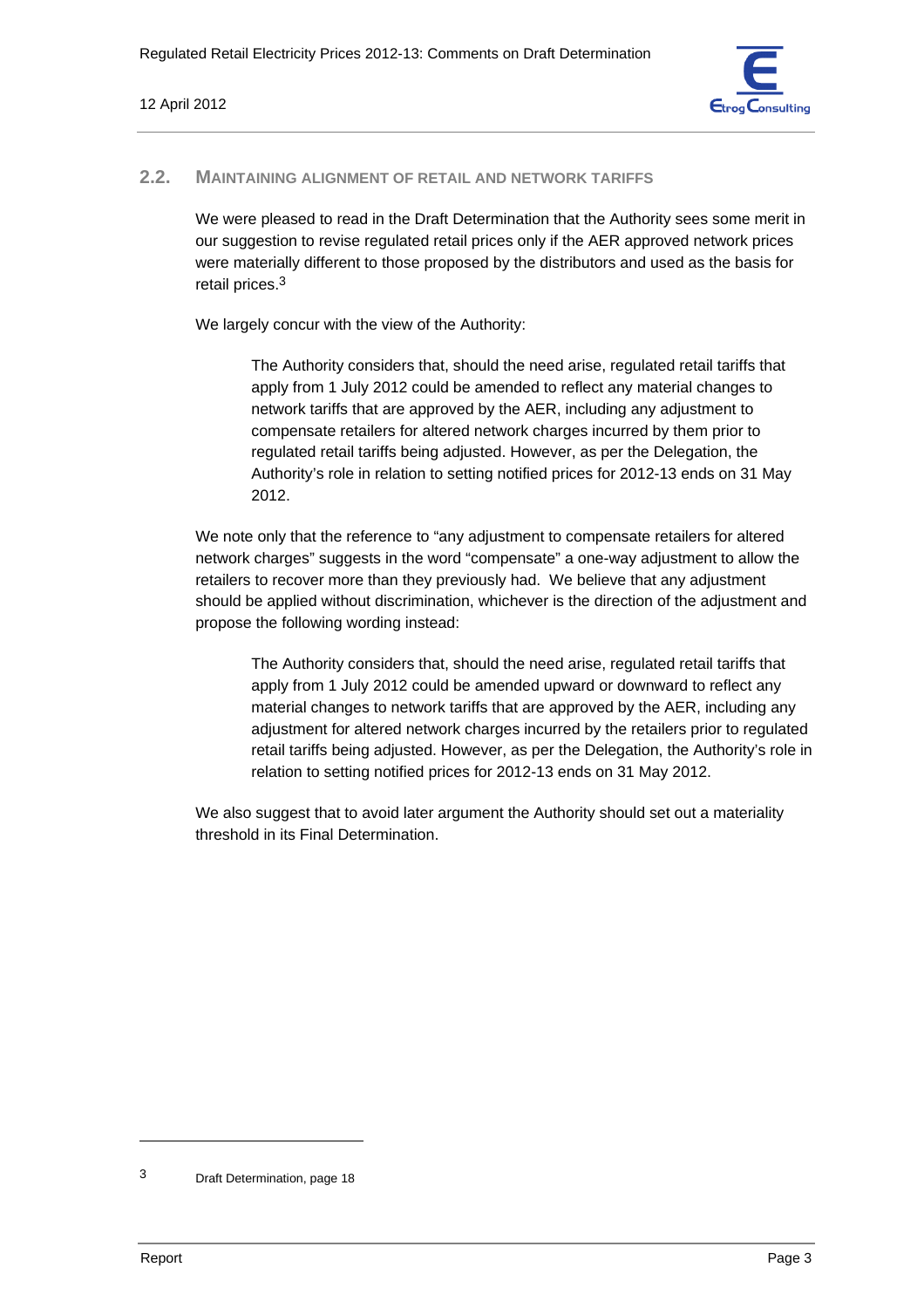

# **3. ENERGY COSTS**

# **3.1. INTRODUCTION**

Under the Delegation, the R component of each retail tariff is to include appropriate allowances for energy and retail costs.

The Delegation requires that the energy cost component of each regulated retail tariff should include the cost of purchasing energy, environmental and renewable energy costs, energy losses and NEM fees.

# **3.2. WHOLESALE ENERGY COSTS**

Wholesale energy costs (energy costs) relate to the costs incurred by a retailer in purchasing electricity to cover the load of its customers. While this electricity is ultimately purchased from the NEM (the spot market), there are a range of measures that a retailer can take in order to reduce its exposure to volatile prices in the spot market, including purchasing financial derivatives (futures, swaps, options etc.) to offset its exposure, entering longer-term power purchasing agreements with generators or investing in generation assets.

## **3.2.1. Approach to estimating wholesale energy costs**

Building on our previous submission and the comments made in the Draft Determination, we concur with the Authority's decision not to include estimates of LRMC in any way in its energy cost estimates for 2012-13, and instead to adopt a market-based approach

Should the Authority consider a change to that decision in its Final Determination, it should refer to our previous submission and the Authority's own Draft Determination for reasons as to why its Draft Determination should not be changed in this respect.

We accept the market-based approach to estimating wholesale energy costs that is set out in the Draft Determination, with one significant exception. The Authority has said:<sup>4</sup>

ACIL found that the levels of trading of 2012-13 base, peak and cap contracts in the d-cypha Trade futures market were comparable to those for previous years for all quarters except for base and peak contracts for the first two quarters of 2013. For these quarters, ACIL considered it could use the d-cypha Trade prices, but remove trades prior to the carbon tax legislation passing parliament<sup>5</sup> because, prior to this, it was difficult to ascertain what proportion of carbon costs were being passed through in the contract price.

<sup>4</sup> Draft Determination, page 24

<sup>5</sup> The Clean Energy Future legislation passed the Federal Parliament on 8 November 2011.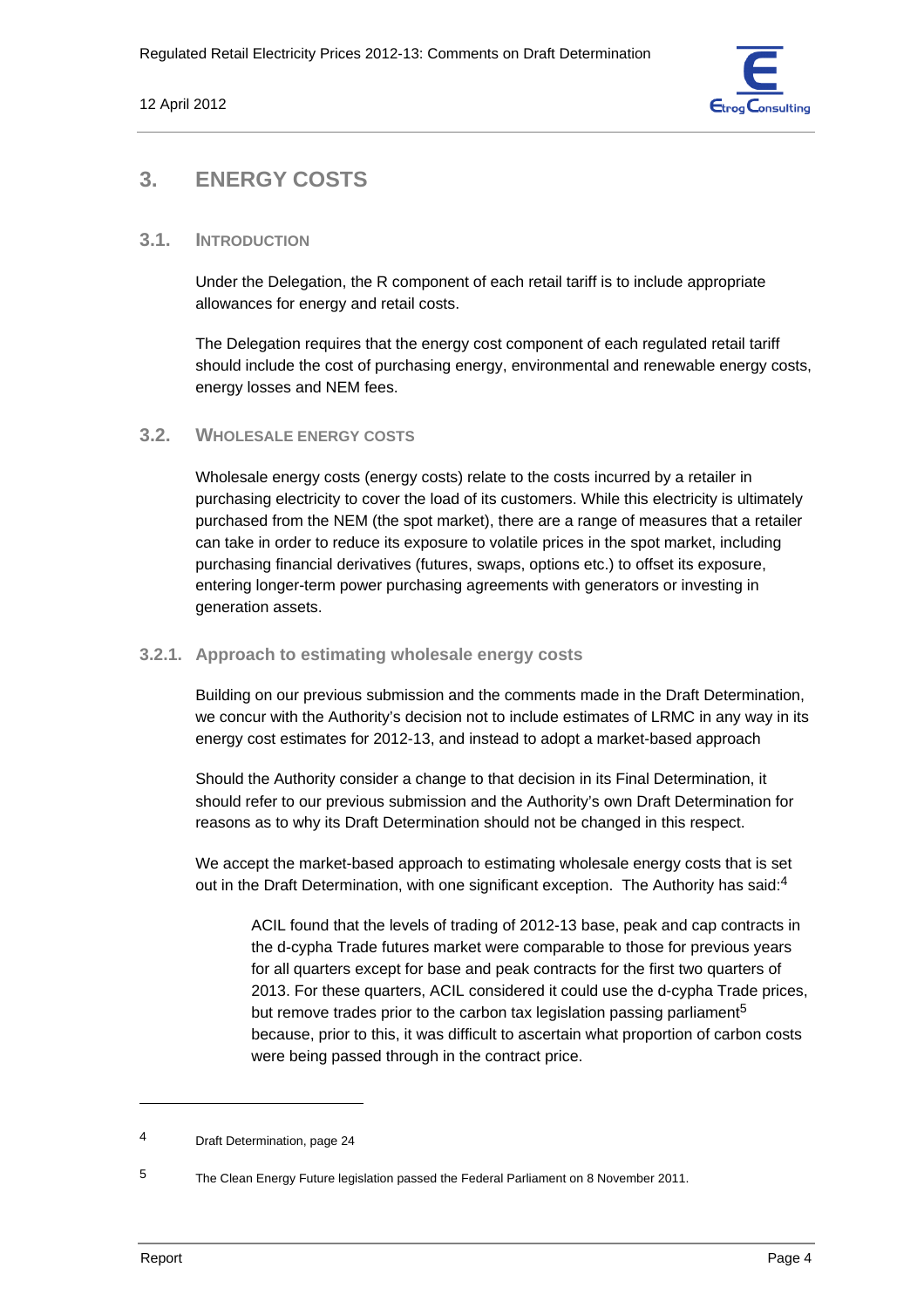

We suggest that the removal of trades prior to the carbon tax legislation passing Parliament is not appropriate. Those trades did actually occur, and it was reasonable for an efficient retailer to conduct those trades. The d-cypha Trade prices would stand without any additional carbon tax premium being paid if the carbon tax was later introduced. Hence they represented a far more efficient way for retailers to hedge their wholesale energy costs, and retailers used that method to hedge some of their purchases. Before the carbon tax legislation passed Parliament, the d-cypha Trade prices did not fully reflect the carbon tax uplift that was later built into the prices after the legislation passed Parliament. Therefore, leaving out those earlier trades misses out on those lower overall prices, and artificially inflates the overall allowance for wholesale energy costs in the regulated retail prices for 2012-13.

This issue is discussed in section 3.2.2 of ACIL Tasman's report which accompanied the Draft Determination. Discussion centred on Figure 7 in ACIL Tasman's report, which is reproduced here:



Note: d-cypha Trade Qld base price for calendar year 2013 is implied from quarterly contract prices Data source: ACIL Tasman analysis based on TFS and d-cypha Trade data

As stated in the ACIL Tasman report:

Figure 7 demonstrates how the futures market has priced the carbon price component in d-cypha Trade 2013 futures over time.

The step change in June 2011, occurring when the Government announced details on the timing and level of carbon tax, reflects an increase in probability, although still less than 100 percent, that a carbon price would be in place in 2013, while from November 2011, when the carbon tax legislation passed the Senate, the red line meets the blue line, indicating that the futures market has factored in a 100 percent probability of a carbon price in 2013.

…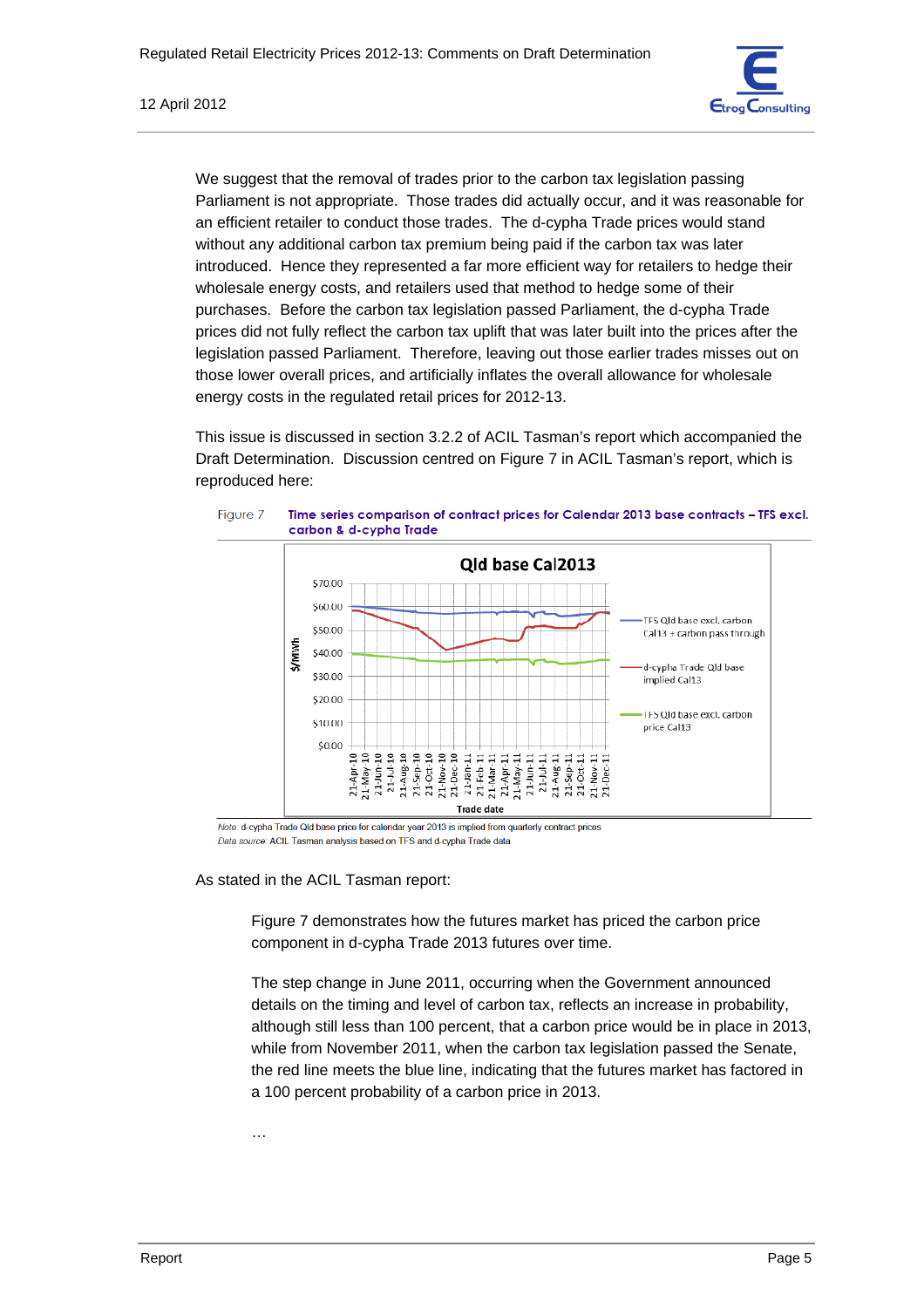

As demonstrated in Figure 7, the futures market started to factor in 100 percent probability of a carbon tax in 2013 from 8 November 2011 when the Senate passed the Clean Energy Future (CEF) legislation.

In effect, from 8 November 2011, the 2013 futures price is identical to the price of 2013 OTC contract excluding carbon plus the carbon pass-through (see Figure 7).

The effect of excluding prices before 8 November 2011 is to estimate wholesale energy prices based on the blue line rather than the red line. It is pretty clear from Figure 7 that retailers hedging using prices quoted by d-cypha Trade before 8 November 2011, when there was more uncertainty regarding the carbon tax, actually hedged based on the red line rather than the blue line, and therefore paid much less than the allowance for wholesale energy costs being given in the Draft Determination

Carbon costs are considered further in section 3.2.6 below.

The approach to estimating wholesale energy costs for 2012-13 should incorporate the use of d-cypha Trade prices, and should not remove trades prior to the carbon tax legislation passing Parliament.

# **3.2.2. Customer load forecasts**

We have no significant issues with the Authority's positions regarding customer load forecasts.

### **3.2.3. Hedging strategy**

We are comfortable with the Authority's hedging strategy including the assumption that a retailer would spread its energy purchases over a four-year period with the cost of purchasing the required hedging contracts to cover the forecast loads being based on d-cypha Trade contract price data. Our main concern as mentioned in section 3.2.1 above is the removal in some of the modelling of trades prior to the carbon tax legislation passing Parliament, which essentially means that in those cases the modelling covers a period much shorter than the four-year period stated in the Draft Determination. With those removed trades reinstated, the hedging strategy would be fit for purpose.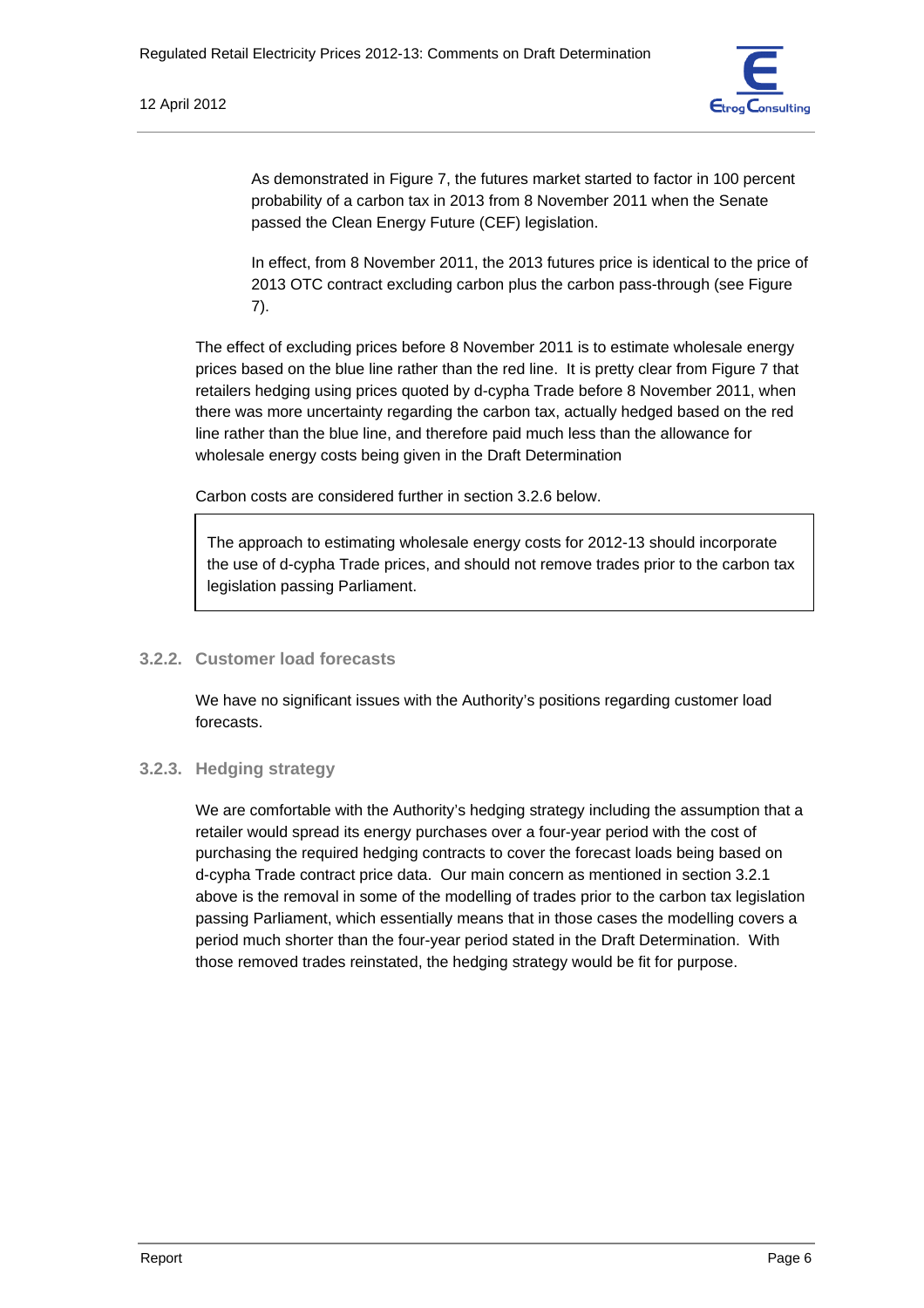

## **3.2.4. Spot price forecasts**

We previously commented:

Instead of using a proprietary model to forecast spot prices, the Authority could rely on historical spot price outcomes against which to model forward contract prices, following the lead of the ICRC.<sup>6</sup> This should produce results that are more transparent, and more easily checked and auditable. It would remove the Authority's reliance on an external consultant with their own proprietary model, and enable the Authority to undertake the modelling in-house or to put the modelling out to competitive tender to a wider range of consultants, given the removal of the requirement for a proprietary model.

We are pleased that in the Draft Determination the Authority "acknowledges that proprietary spot price forecasting models can be opaque and that some stakeholders would prefer an approach to determining spot prices that can be independently verified through publicly available data". We also note the Authority's observation that this year the historical data would not take into account a new carbon tax likely to be imposed from 1 July 2012.

# **3.2.5. Energy losses**

We note and concur with the Authority's proposed approach to accounting for energy losses.

### **3.2.6. Carbon costs**

In the Issues Paper, the Authority noted that if a carbon tax were to be implemented by the Commonwealth Government from 1 July 2012, the costs associated with this tax would need to be accounted for in its energy purchase cost estimates.<sup>7</sup>

There are various ways in which the impacts of the carbon tax on energy purchase costs can be estimated, some with more merit than others.

<sup>6</sup> See *Final Decision: Retail prices for non-contestable electricity customers 2010-2012*, Report 7 of 2010, ICRC, June 2010, section 7.3.1, available at http://www.icrc.act.gov.au/\_\_data/assets/pdf\_file/0018/194310/Report\_7\_of\_2010\_11\_June\_2010.pdf

<sup>7</sup> Draft Determination, page 32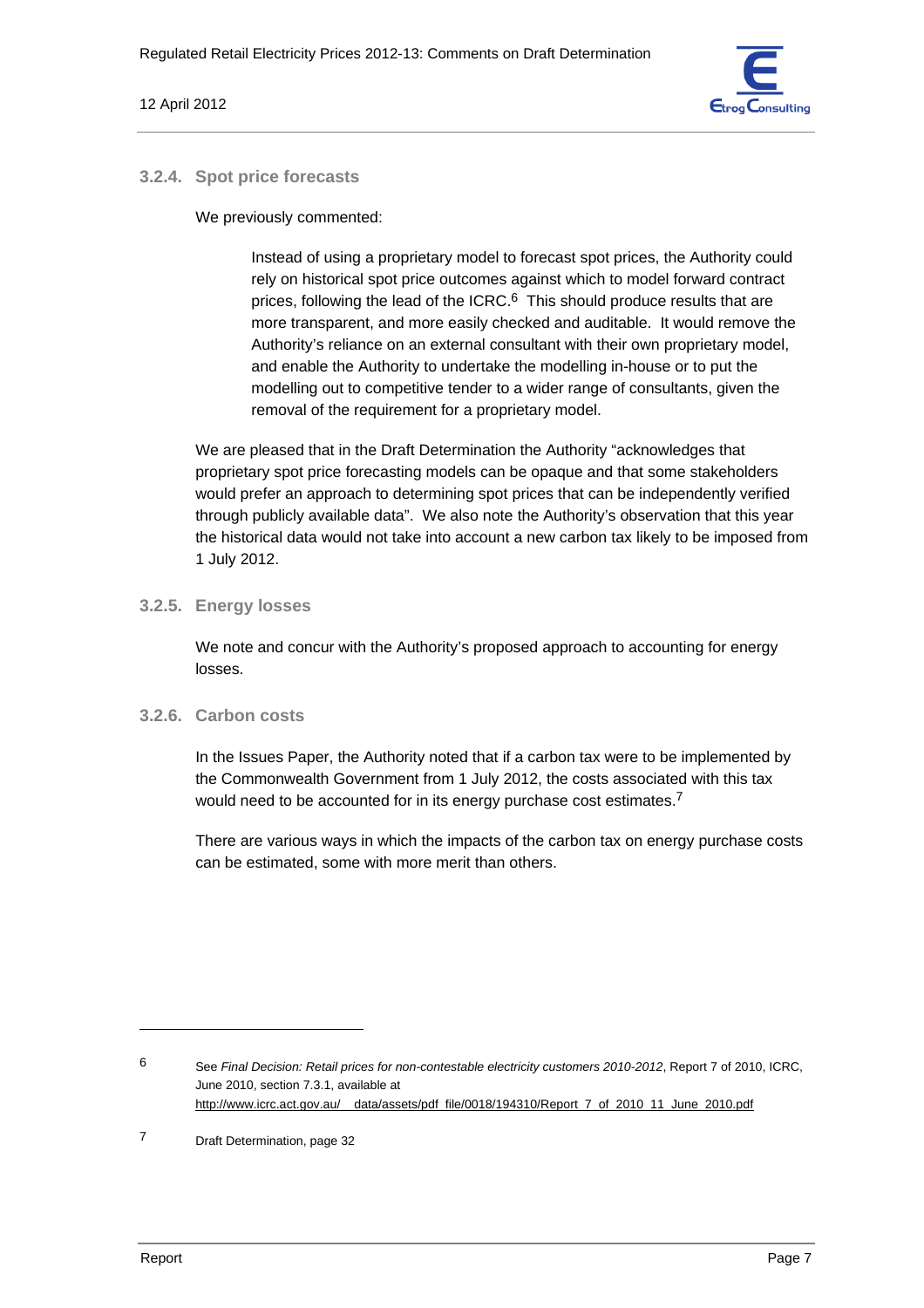

The approach taken by the Authority is based on carbon-inclusive modelling that has been undertaken by ACIL Tasman, with a separate adjustment then being made by ACIL Tasman to quantify the component of the carbon-inclusive cost estimate that is attributable to the carbon tax:8

As proposed in the Draft Methodology Paper, the Authority has prepared two sets of hedging-based energy costs – one set that is carbon exclusive and one set that is carbon inclusive.

…

Given that the Clean Energy Futures legislation was passed by the Commonwealth in November 2011, it is now almost certain that the carbon tax will take effect from 1 July 2012. As a result, the Authority has based its Draft Determination on ACIL's carbon-inclusive energy cost estimates for 2012-13.

We concur with the approach taken by ACIL Tasman to undertake carbon-inclusive modelling, but we question the way in which ACIL Tasman has then quantified the component of the carbon-inclusive cost estimate that is attributable to the carbon tax. As stated by ACIL Tasman:<sup>9</sup>

Prices without carbon do not include the assumed 87% pass through of the average carbon price of  $$23.00/tCO<sub>2</sub>$ -e for 2012/13 included in the prices with carbon. The 87 percent pass through means that 87 percent of the carbon price in  $\frac{4}{\sqrt{2}}$ -e is passed through to the electricity price in  $\frac{4}{\sqrt{2}}$  MWh. This is based on a NEM emissions factor of  $0.87$ tCO<sub>2</sub>-e/MWh.

The Authority has further explained ACIL Tasman's method of quantification as follows:<sup>10</sup>

To estimate the cost of carbon, ACIL applied the AFMA ACB addendum methodology and estimated that the average intensity of NEM generation will be 87% for 2012-13.

<sup>8</sup> Draft Determination, page 33

<sup>9</sup> See the notes to Table 6 and Table 15 in the ACIL Tasman report

<sup>10</sup> Draft Determination, page 33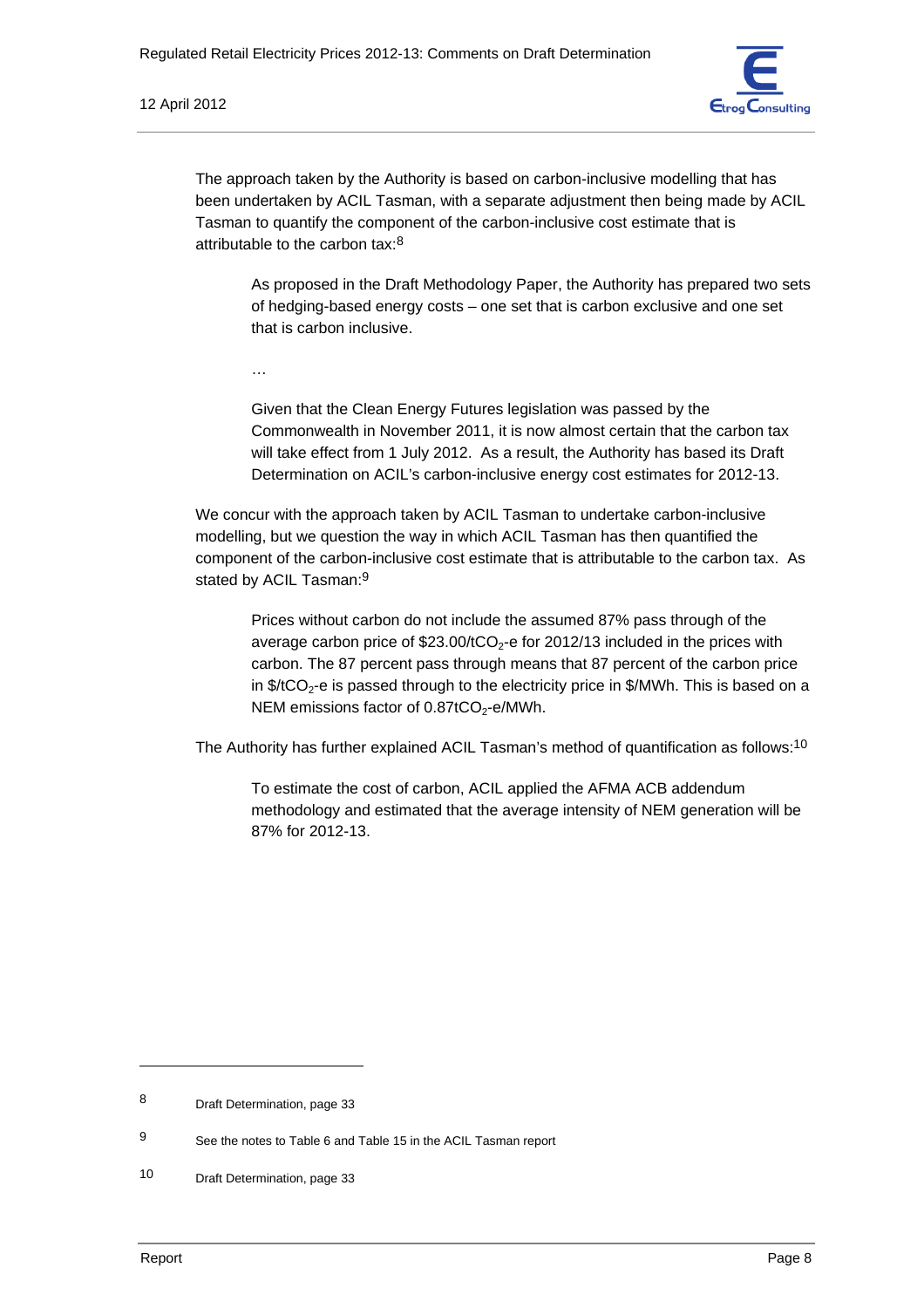

We can provide further background to this method of quantification by explaining that the Australian Carbon Benchmark (ACB) Addendum to which the Authority has referred was published by the Australian Financial Markets Association (AFMA). AFMA has published four versions, in December 2008, December 2009, March 2010 and August 2010. Each version has been made available to be built into other trade documentation between contracting parties. It is a means by which parties to contracts (who may be carbonemitting or non-carbon emitting generators or banks or other financial institutions) can choose to specify payment obligations between them in different circumstances. It is not an agreed legislative or regulatory calculation of carbon tax impact.

Regarding where the figure of 87% derives, it seems that the assumed 87% "pass through" of the average carbon price of  $$23.00/tCO<sub>2</sub>$ -e for 2012-13 that ACIL Tasman has presented to the Authority derives from the average NEM carbon intensity ( $tCO<sub>2</sub>$ -e/MWh) (ACI) of 0.8696, which is the projected average NEM emissions intensity for calendar year 2013 from ACIL Tasman PowerMark modelling. There is also an implicit assumption that these costs would be fully "passed through" from generators to retailers (and to consumers).

We would add our observation that the figure of 87% (or 0.8696) is not uncontested, and the relevance of the AFMA ACB addendum methodology is also contested. Full "pass through" is also not necessarily an outcome in the competitive wholesale energy market. As recently as 5 April 2012, the Independent Competition and Regulatory Commission (ICRC) of the ACT stated:11

It is important to understand that, although the AFMA ACB addendum quantifies an allowance for a price on carbon, that allowance may or may not turn out to reflect the actual impact of the introduction of a price on carbon on electricity prices. The Commission notes, for example, the work undertaken by Frontier Economics for the Australian Energy Market Commission.12 This work was based on the impact of the carbon price on wholesale electricity costs within the context of the original Carbon Pollution Reduction Scheme. The report included a summary of the percentage of pass-through as calculated by various consultants. The estimated percentages ranged between approximately 20% and 120%, and the average was approximately 70%. While the current carbon price package differs from that proposed as part of the Carbon Pollution Reduction Scheme, the Commission considers that the main conclusion of the report remains valid, namely that the impact of a price on carbon on electricity prices remains uncertain.

<sup>11</sup> Retail prices for franchise electricity customers 201214, Draft report, Report 2 of 2012, April 2012, ICRC, page 9, available at www.icrc.act.gov.au/energy/electricity

<sup>12</sup> Frontier Economics 2009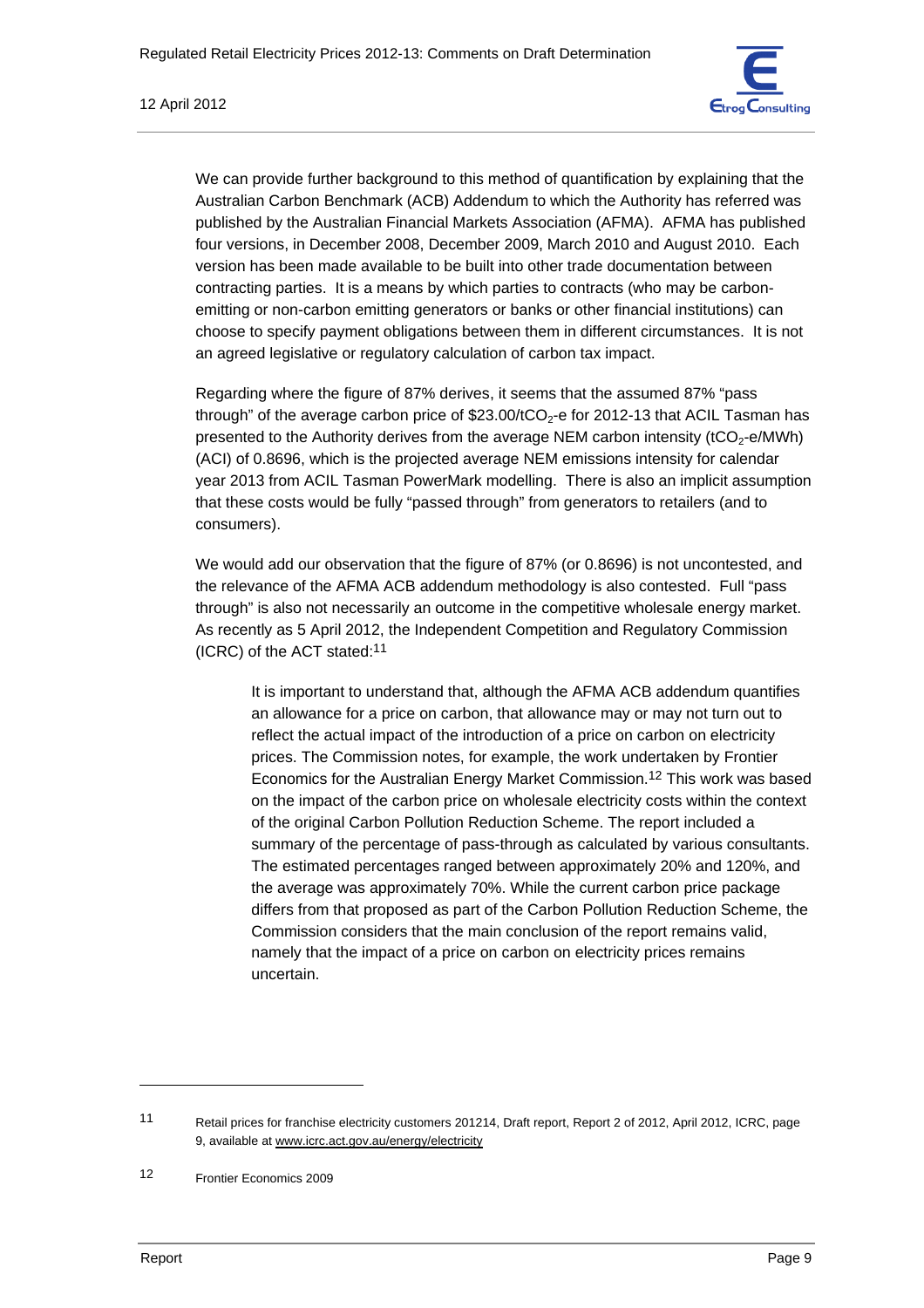

While we do not necessarily agree with other statement in the ICRC Draft Decision, we do believe that this paragraph is essentially accurate, and in particular we draw the Authority's attention to the Commission's final words quoted above:

… the impact of a price on carbon on electricity prices remains uncertain.

This analysis is all consistent with the fact that carbon costs are not a "pass through" to retailers. Costs that are modelled and contested cannot be "pass through" items. As we said previously in our reports on the Authority's Issues Paper and Draft Methodology Paper, carbon pricing should not impinge directly on retailers. Rather it will impinge on generators, and will be reflected in energy purchase costs in future contract prices and forecast spot prices. It will thus be accounted for in energy purchase costs.

One of the reasons why we are concerned about how the carbon tax component is calculated is that there are recent reports of statements from the Queensland Government that prices for Tariff 11 will be frozen other than the addition of the impact of the carbon tax, and that carbon costs will separately itemised on electricity bills.<sup>13</sup> If these reports come to fruition, it will be particularly important for consumers that the Authority portrays the impact of the carbon tax accurately.

A further point to note is that the ACCC has highlighted that carbon price claims must not be misleading.14

It is also unclear what if any use ACIL Tasman has made of the ACI figure of 87% (or 0.8696) in its carbon-inclusive modelling of wholesale energy costs.

The Authority should ensure that any assumptions that it or ACIL Tasman makes about the average NEM carbon intensity ( $tCO<sub>2</sub>$ -e/MWh) (ACI) or other aspects of carbon tax impacts in its Final Determination are robust and justified. This may be important to support Government policy.

<sup>13</sup> See for example *Premier Campbell Newman slashes VIP box spending*, Courier Mail, 11 April 2012, available at www.couriermail.com.au/news/queensland/newman-slashes-vip-box-spending/story-e6freoof-1226323271353 and *Cabinet moves to ease living costs*, Queensland Times, 10 April 2012, available at www.qt.com.au/story/2012/04/10/lion-dance-welcomes-new-cabinet.

<sup>14</sup> See www.accc.gov.au/content/index.phtml/tag/carbon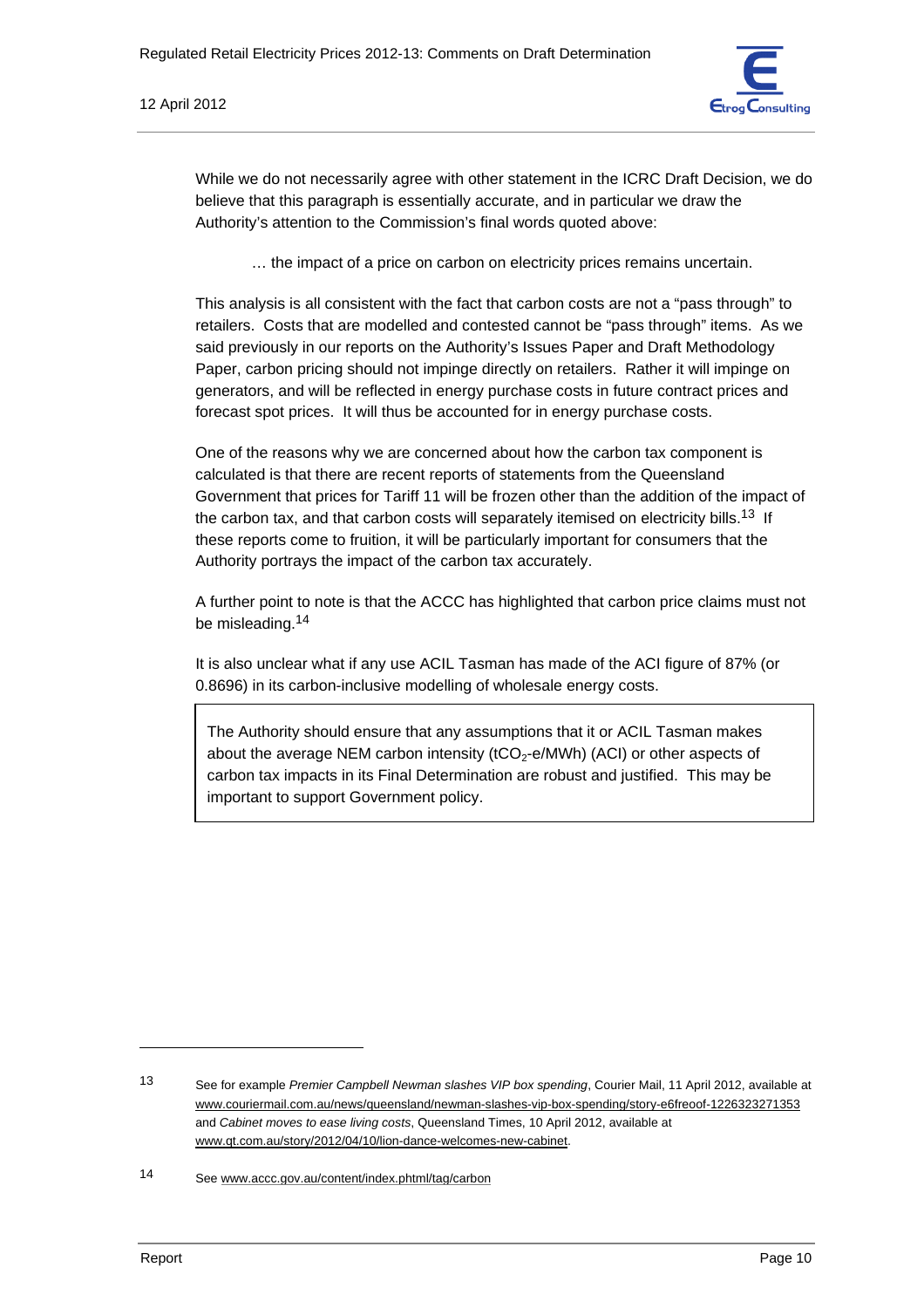

# **3.3. OTHER ENERGY COSTS**

### **3.3.1. Queensland Gas Scheme**

We continue to support market prices as the most accurate indicator of the representative retailer's cost of purchasing Gas Electricity Certificates (GECs) to comply with the requirements of the Queensland Gas Scheme.

We also still disagree with the Authority's proposal to estimate GEC costs using a longer time series of data, on the basis that the GEC market is currently oversupplied and that using a longer time series would therefore over-estimate the price of GECs paid by an efficient retailer.

As stated by the Authority (albeit in another context in regard to Large-scale Generation Certificates): "a low volume of trading does not necessarily mean market prices are unreliable".15

ACIL Tasman has reported that "the GEC market is now oversupplied with low prices".<sup>16</sup> The effects of this oversupply should not be overlooked, and must be taken into account in estimating the costs of scheme compliance for an efficient representative retailer.

The Authority should use the same length of time series to estimate GEC costs for 2012-13 as it used previously in the calculation of the BRCI for 2011-12.

### **3.3.2. Enhanced Renewable Energy Target scheme**

On 1 January 2011, the Renewable Energy Target scheme was split into two separate schemes – the Small-scale Renewable Energy Scheme (SRES) and the Large-scale Renewable Energy Target (LRET), collectively known as the Enhanced Renewable Energy Target.17

<sup>15</sup> Draft Determination, page 37

<sup>16</sup> ACIL draft methodology, page 23

<sup>17</sup> Draft Determination, page 36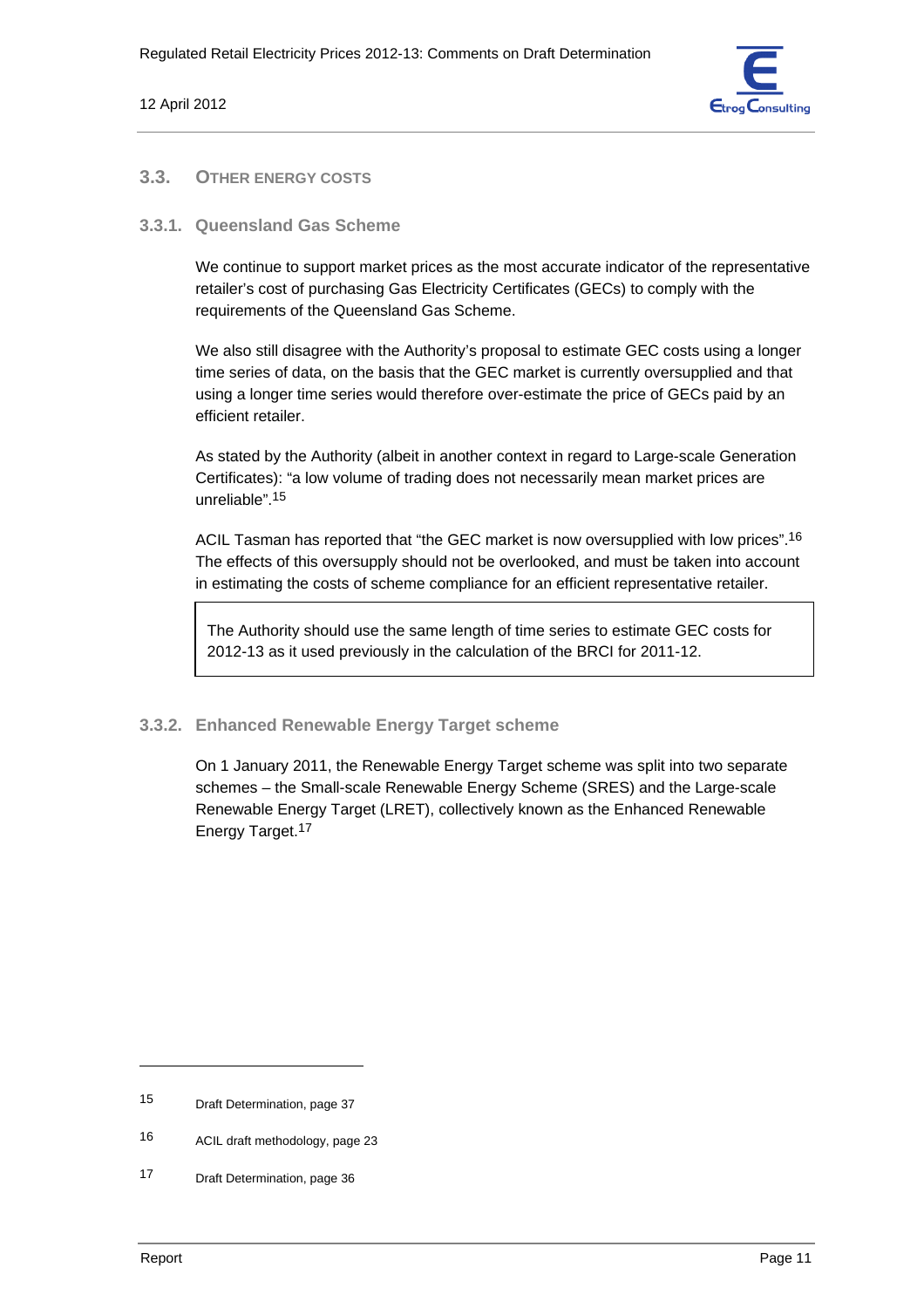

# **3.3.3. The Large-scale Renewable Energy Target (LRET)**

The LRET sets annual targets for the amount of electricity that must be generated by large-scale renewable energy projects like wind farms. Retailers must purchase a set number of Large-scale Generation Certificates (LGCs), which is determined on the basis of achieving the annual target. The number of LGCs required to be surrendered by retailers to discharge their liability each year is determined by ORER's Renewable Power Percentage (RPP). Retailers are required to surrender STCs and LGCs to fulfil their ERET obligations. If a retailer fails to meet its obligations, it will incur a penalty.

We support the use of market-based data to estimate the costs of LGCs. We agree with the Authority that a market-based approach is more likely to reflect the costs to retailers of complying with various environmental schemes and that it is superior to an LRMC based approach for a range of reasons.

# **3.3.4. The Small-scale Renewable Energy Scheme (SRES)**

The SRES covers small-scale technologies such as solar panels and solar hot water systems installed by households and small businesses. Retailers have an obligation to purchase Small-scale Technology Certificates (STCs) based on the expected rate of STC creation, which is determined by the Office of Renewable Energy Regulator's (ORER) Small-scale Technology Percentage (STP).

We remain concerned that the Authority intends to continue to rely exclusively on the ORER's Clearing House price of \$40 to estimate the costs to an efficient representative retailer of purchasing all its STCs for 2012-13.18 While this may be used to estimate the cost of some of the STCs that an efficient representative retailer would purchase, we note that the Authority and ACIL Tasman have both acknowledged that a proportion of STCs are being purchased based on market prices that are readily available. Based on advice from ACIL Tasman, the Authority is proposing that it cannot estimate the cost of an STC to an efficient representative retailer taking into account these market prices, "because it would require forecasts of the proportion of STCs likely to be traded in 2012-13"<sup>19</sup>

<sup>18</sup> Draft Determination, page 38

<sup>19</sup> Draft Determination, page 38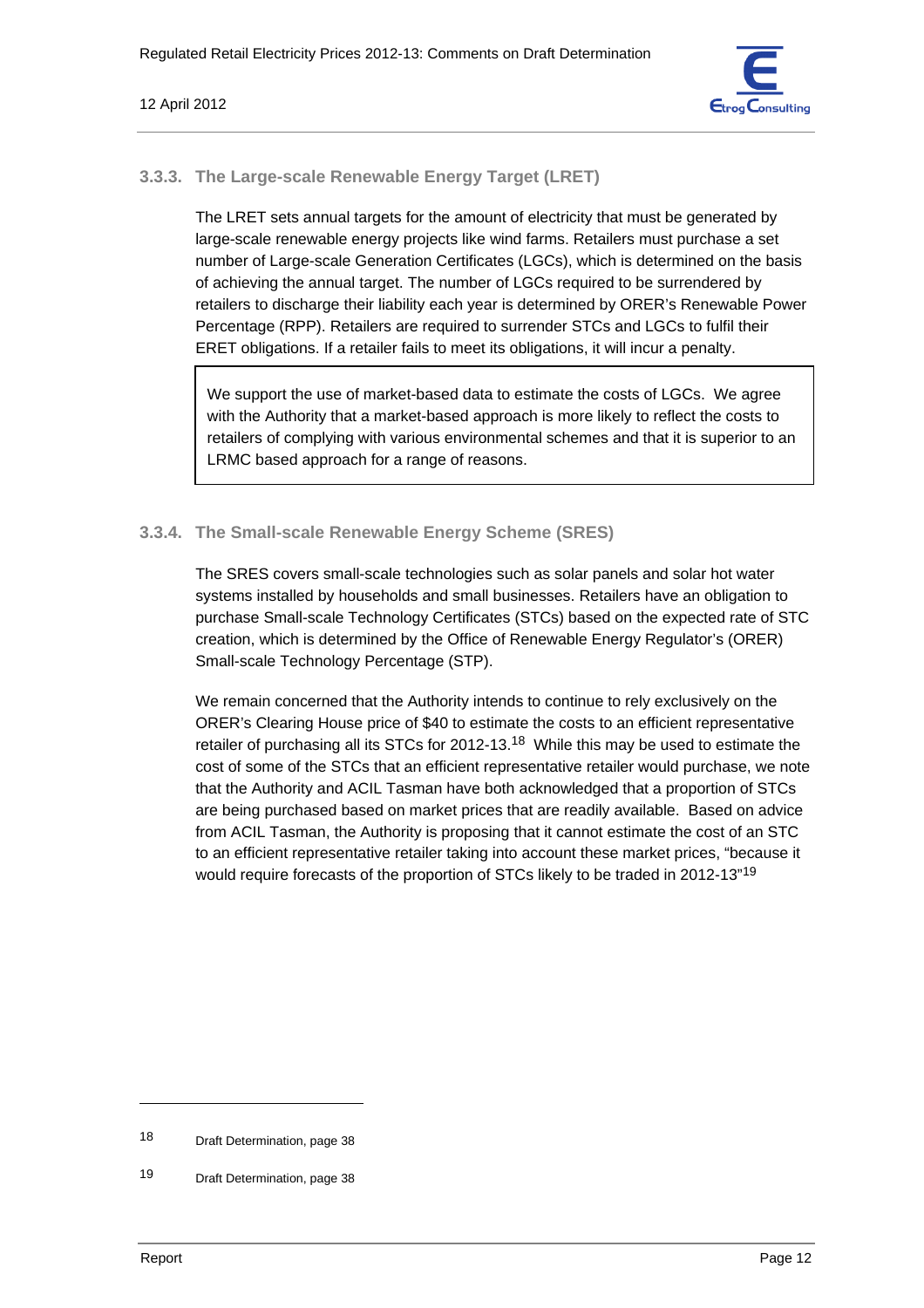

We do not accept this approach. Essentially in taking this approach the Authority has estimated the proportion of STCs likely to be traded in 2012-13 outside the Clearing House, and has deemed that estimate to be zero. We do not believe that the Authority can justify zero to be the best estimate of the proportion of STCs likely to be traded in 2012-13 outside the Clearing House. Therefore, this approach does not comply with the Authority's obligation under its Delegation. We suggest that the Authority is required to make the best estimate it can of the proportion of STCs likely to be traded in 2012-13 outside the Clearing House, and we suggest that the fact that there are trades and market prices will show that best estimate not to be zero. As stated by ACIL Tasman: "an active market for STCs has developed outside the clearing house".<sup>20</sup>

The market prices are also known. Again in the words of ACIL Tasman: "The current market price (as at February 2012) for STCs is around \$31".<sup>21</sup> According to the Clean Energy Council (CEC), the current market price at 10 April 2012 is \$28.90.22 ICAP Energy Australia also posts frequent updates to STC prices on its blog.23

All that remains is to estimate the proportion of STCs being traded. The proportion is not zero. If ACIL Tasman and the Authority cannot provide a more appropriate estimate, we will provide one. According to a newspaper report in February 2012:<sup>24</sup>

The oversupply of certificates has pushed down the market price to about \$31, meaning trade on the government registry is virtually paralysed with a backlog of more than \$280 million worth of certificates.

''It does mean that if people took at face value they would get \$40 and put them in the (government) clearing house, they will wait a long time,'' said John Grimes, chief executive of the Australian Solar Energy Society. ''The message to those people is that really there is no guarantee that those certificates will ever be cleared out of there. I certainly don't see the price of certificates rising to \$40.''

The delay is also hitting installers, who often take the certificates off the buyer's hands in return for an up-front discount. One major firm, which did not want to be named, told The Age it was pulling its certificates out of the government registry and selling them on the market at an estimated drop in value of \$1 million.

23 See www.icapenergy.com.au/blog

24 *Cloudy outlook for solar rebates*, David Wroe, 6 February 2012, available at http://www.theage.com.au/opinion/political-news/cloudy-outlook-for-solar-rebates-20120205-1qztn.html

<sup>20</sup> ACIL Tasman report accompanying the Draft Determination, page 54

<sup>21</sup> ACIL Tasman report accompanying the Draft Determination, page 54

<sup>22</sup> Source: www.cleanenergycouncil.org.au. It may be possible to obtain historic price data from the CEC, or from TFS Green from whom the CEC sourced its data – see www.cleanenergycouncil.org.au/cec/resourcecentre/REC-prices/STC-further-info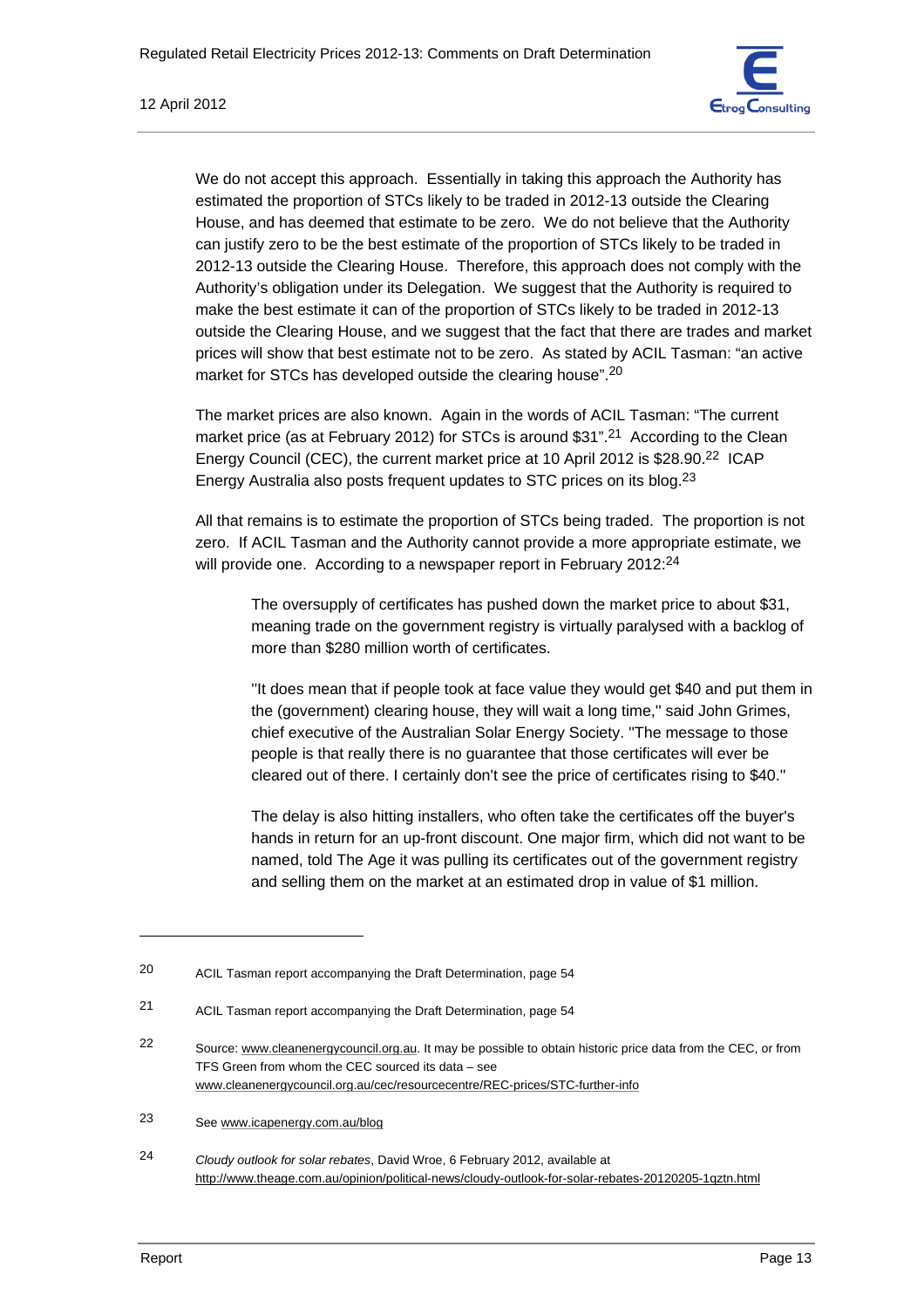

On that basis, we propose an estimate that the percentage being purchased through the clearing house is zero, and the percentage being traded at market prices is 100%.

In estimating the cost of STCs, the Authority should take into account the fact that an active market for STCs has developed outside the clearing house, and the current market price for STCs is well below the official \$40 price. An efficient representative retailer should be expected to be taking advantage of that market and not paying \$40 to purchase all its STCs.

# **3.3.5. NEM participation fees and ancillary services charges**

We have no issue with NEM participation fees and ancillary services charges being estimated in future as per the previous BRCI framework.25

<sup>25</sup> Draft Determination, pages 38 to 39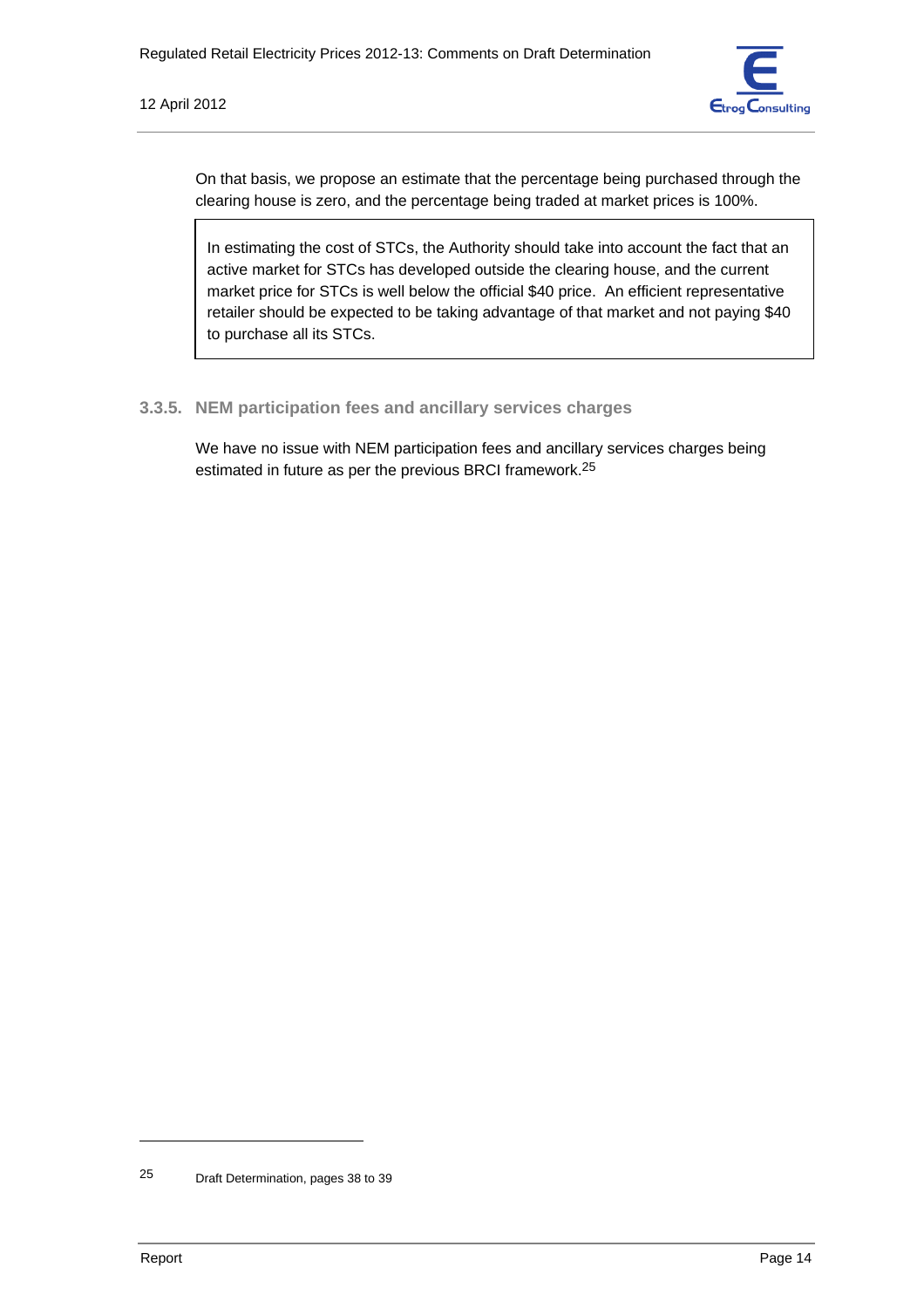

# **4. RETAIL COSTS**

The final cost component to be determined relates to the cost of services provided by a retailer to its customers.

## **4.1. INTRODUCTION**

In determining the retail cost component, there are some specific requirements provided in the Delegation, namely, that the Authority must consider the retail costs that would reasonably be incurred by an efficient, representative retailer (the characteristics of which are to be determined by the Authority).

The Authority is also required to determine an appropriate retail margin, giving consideration to any risks not compensated for elsewhere.

# **4.2. REPRESENTATIVE RETAILER**

The Authority considers that the representative retailer is one that:<sup>26</sup>

- Is an incumbent retailer of sufficient size to have achieved economies of scale;
- Serves small and large retail customers in Queensland and other jurisdictions across the NEM;
- Has a mix of market and non-market customers;
- Retails electricity on a stand-alone basis; and
- Is not vertically integrated with an electricity generator.

We concur with the Authority's view.

### **4.3. RETAIL OPERATING COSTS**

Retail operating costs (ROC) relate to the costs of the services provided by an electricity retailer to its customers.

<sup>26</sup> Draft Determination, pages 47 to 48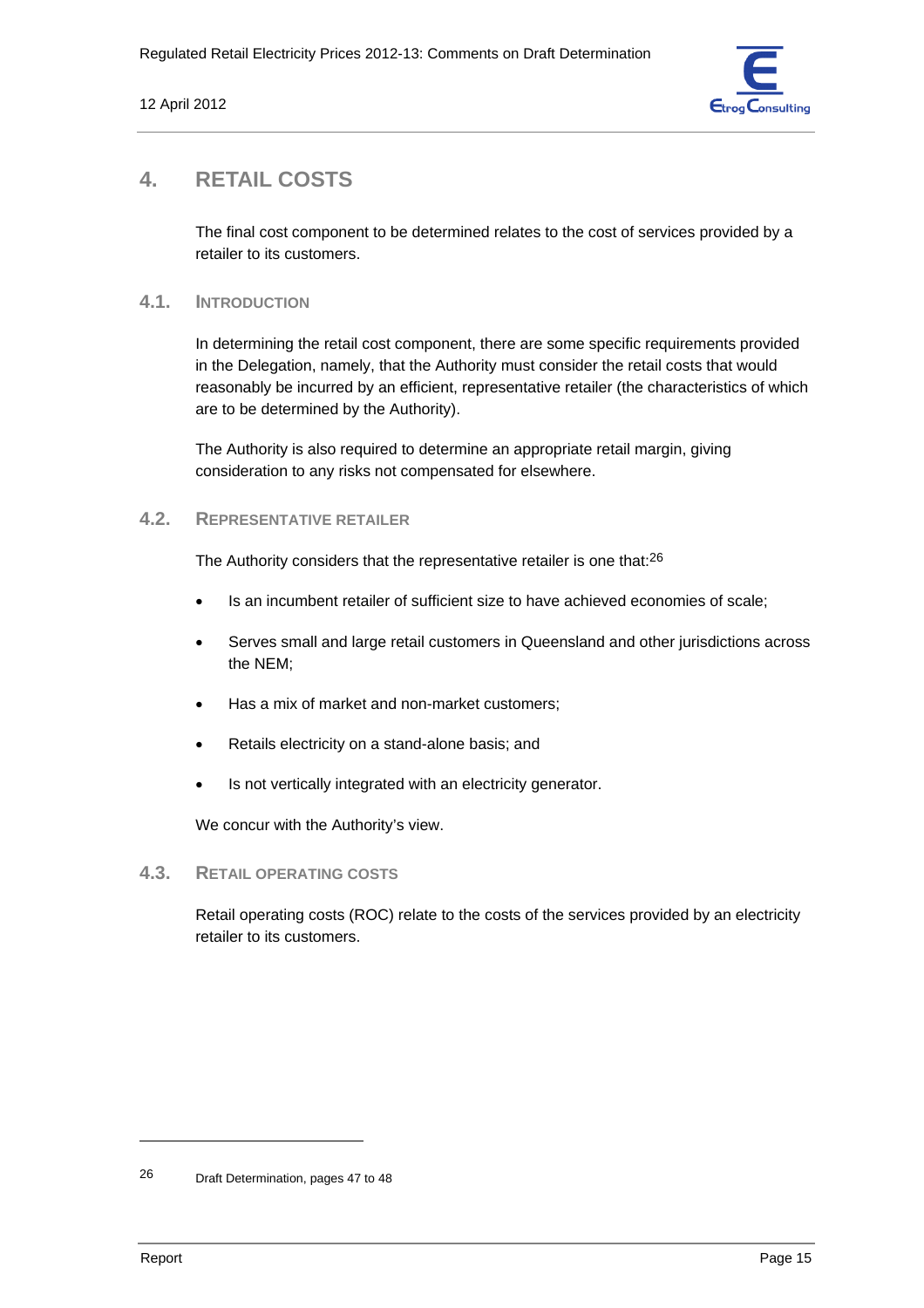

## **4.3.1. Benchmarking of retail operating costs**

We agree with the benchmarking approach being taken by the Authority. We agree that "it is appropriate to make some adjustments to account for jurisdictional differences where reliable information on the individual cost components exists",27 but we continue to caution that with substantial adjustment up or down, the benchmark approach will lose its validity, as it will morph into an actual costs approach that is not properly thought through.

We note that the Authority has decided against relying on publicly available information on retail operating costs. We agree that it should not be relied upon, but should not be dismissed as completely irrelevant. Other regulators do make use of such information.<sup>28</sup> The Authority reviewed the most recently available cost information reported by publicly listed Queensland retailers, and should report on its findings and take them into account in its Final Determination. If a retailer is being allowed retail operating costs that vary widely from its reported cost data, the differences should be fully explained.

We concur with escalating ROC by CPI.

# **4.3.2. Customer Acquisition and Retention Costs (CARC)**

We have previously expressed our view that view that there is no justification for including an allowance for CARC. We retain this view, though we understand that the Authority is intent on retaining such an allowance.

We note that the inclusion of CARC explicitly allows for marketing to support a competitive market. It implicitly recognises that there is effective competition in the electricity market in the Energex area, because an efficient representative retailer would only be expending any funds on customer acquisition and retention if that was the case. Because of the Queensland Government's Uniform Tariff Policy, it also has the side effect that Ergon Energy customers are paying for the costs of customer acquisition and retention, even where there is no effective competition, and therefore no funds are being expended on those activities.

We are particularly concerned regarding the statement of the Authority that it "will maintain the current, perhaps generous, CARC component going forward".29 This is presented without any further analysis.

<sup>27</sup> Draft Determination, page 52

<sup>&</sup>lt;sup>28</sup> See for example Draft Determination, page 48, where it is reported that IPART benchmarked retail operating costs against various sources, including "cost information disclosed by publicly listed retailers".

<sup>29</sup> Draft Determination, page 52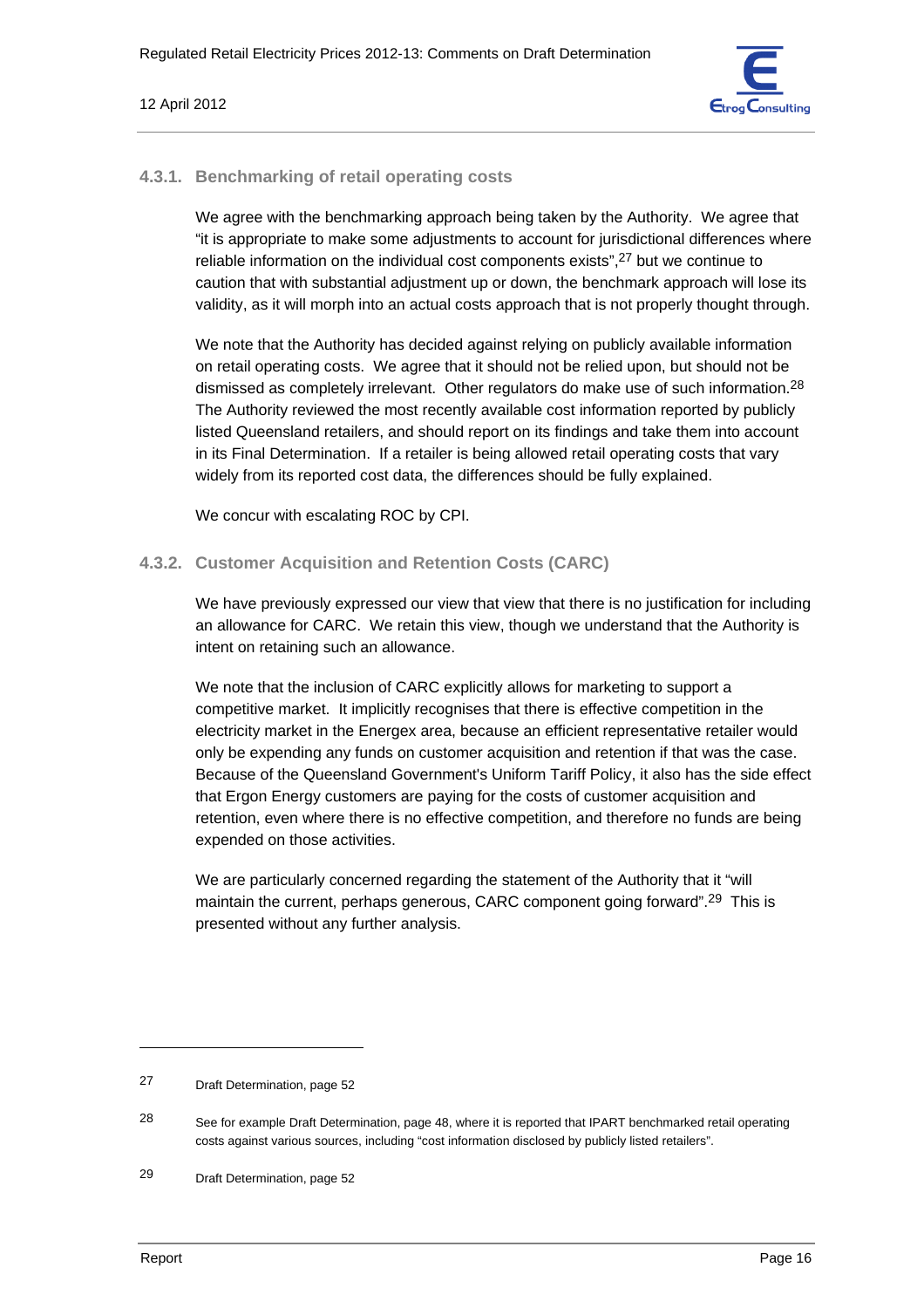

Any allowance for CARC should be reasonable, not generous. Analysis of Table 4.3 on page 53 of the Draft Determination shows clearly that the Queensland allowance for CARC is above that allowed in NSW and South Australia. It should instead be much lower, given that only a proportion of customers in Queensland are reasonably open to contestability, as against all customers in those other two states. We propose that if there is to be an allowance for CARC in Queensland, it should be set at a rate benchmarked against NSW and South Australia, with an adjustment for the proportion of customers in those areas of Queensland where there is effective competition.

If the Authority is to make an allowance for CARC, it should be at a much lower level than that proposed in the Draft Determination.

# **4.3.3. Fixed and variable components**

We agree with the view of the Authority "that each customer should pay for ROC only once (regardless of the number of tariffs under which they may be supplied). For example, a residential customer may receive supply under tariffs 11, 31 and 33 given the different applications to which each of these tariffs applies. If a fixed ROC allowance was included in each tariff, this customer would in effect be paying three fixed (per customer) charges when only one was required."30

# **4.4. RETAIL MARGIN**

We concur with the view of the Authority, previously also stated in the Draft Methodology Paper "that the retail margin should compensate retailers for systematic risks through the retail margin while non-systematic risks are compensated for elsewhere in the determination" 31

We do not believe that it is appropriate to increase the margin from 5% to 5.4%. The justification for the increase seems to be that 5.4% is the mid-point of the reasonable range of 4.8% to 6% found by consultants in NSW. $32$  The justification has been made notwithstanding that the current retail margin of 5% also falls within the reasonable range. The Authority itself has said that "the current 5% margin in Queensland is not unreasonable" and "the new pricing approach being established in this determination should reduce the risks faced by retailers in Queensland relative to the previous BRCI approach, including better alignment of the cost structure and price structure and the pass through of network costs".33

<sup>30</sup> Draft Determination, page 61

<sup>31</sup> Draft Determination, page 63

<sup>32</sup> Draft Determination, page 66

<sup>33</sup> Draft Determination, pages 66 to 67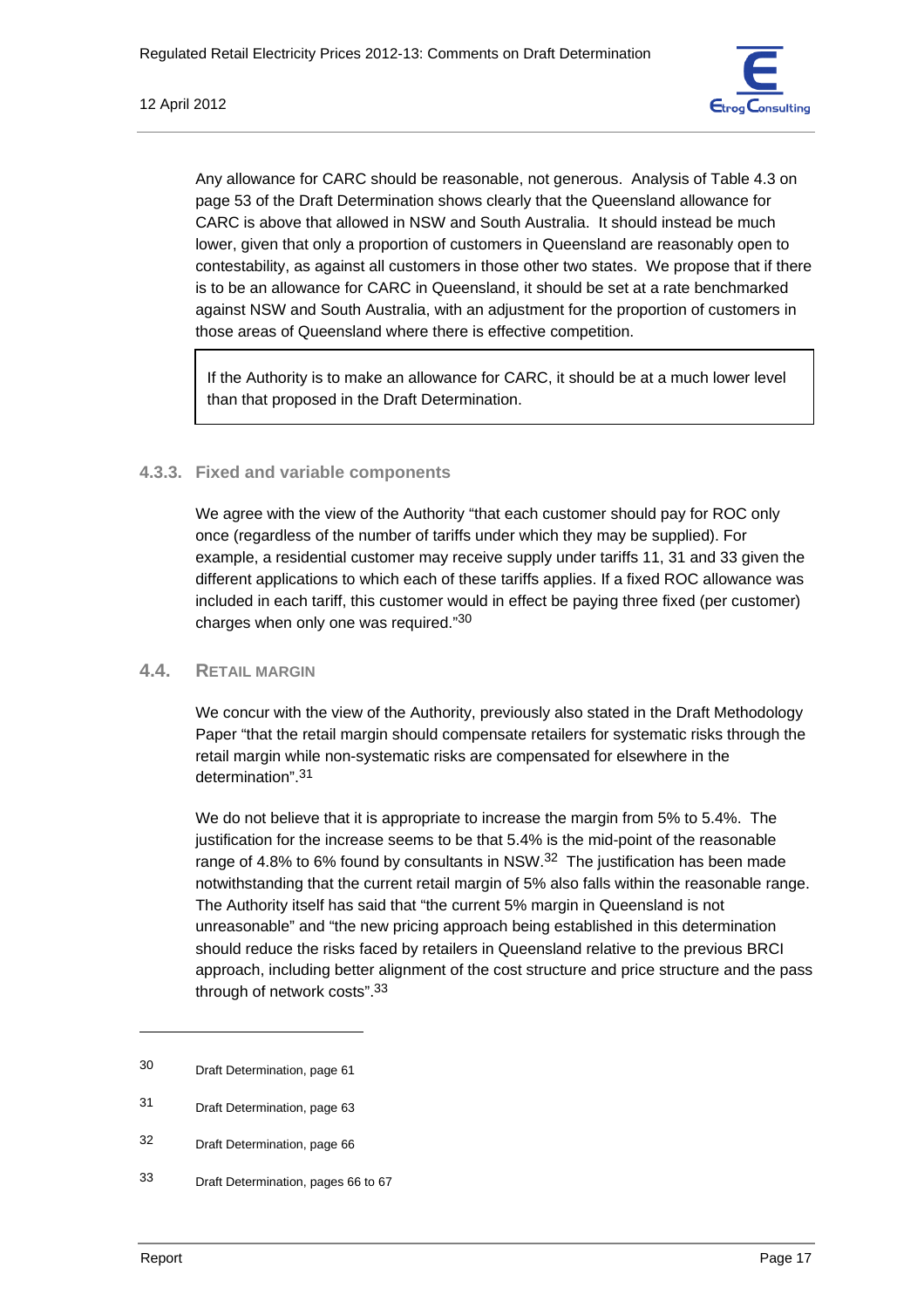

This being the case, the allowed margin in 2012-13 should if anything be lower, and certainly not higher, than the previous 5% level under the BRCI.

The arguments on page 67 of the Draft Determination regarding an LRMC floor are also not relevant to the retail margin since those are not systematic risks, and as the Authority has stated, headroom is a separate matter considered elsewhere. If a LRMC floor were appropriate, it would have been incorporated in the energy costs. The Authority rightly did not include LRMC in energy costs, and the retail margin is not the place to add something extra to offset a good decision elsewhere in a pricing determination.

We retain the view that the existing gross retail margin of 5% of total costs that was allowed in the BRCI calculations is realistic, and should not be any higher in the new tariffs. Arguably, it could be lower, because the retailers will be compensated based on efficient costs, rather than the BRCI mechanism that might have borne no relationship to their actual efficient costs and was not cost-reflective. Under the BRCI, retailers therefore faced higher risks than should be the case under the new framework for setting regulated retail prices.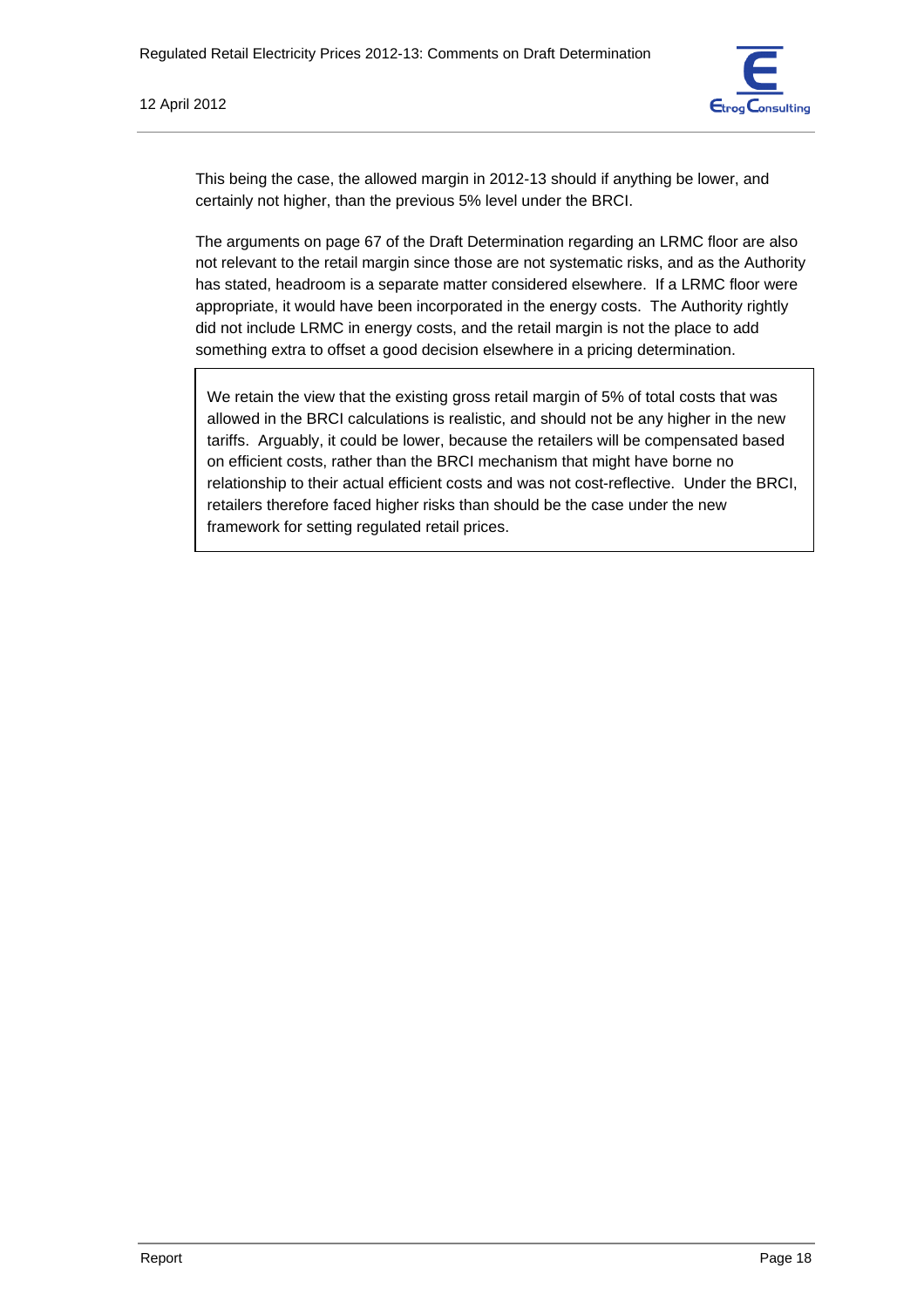

# **5. COST-REFLECTIVE RETAIL TARIFFS AND PRICES**

Under the N+R approach, retail tariffs are to be aligned with network tariffs. Chapter 2 set out the Authority's consideration of the relevant network tariffs (the N component), upon which retail tariffs are to be based.

Chapters 3 and 4 set out the Authority's consideration of energy costs and retail costs (ROC and the retail margin) which together comprise the R component of retail tariffs.

This chapter brings together the network tariffs and prices with the energy and retail operating cost estimates from those earlier chapters then adds on the retail margin to arrive at the bundled (cost-reflective) retail tariffs and prices.

This chapter of the Draft Determination brings together results from previous chapters, and raises no new issues on which we wish to comment here.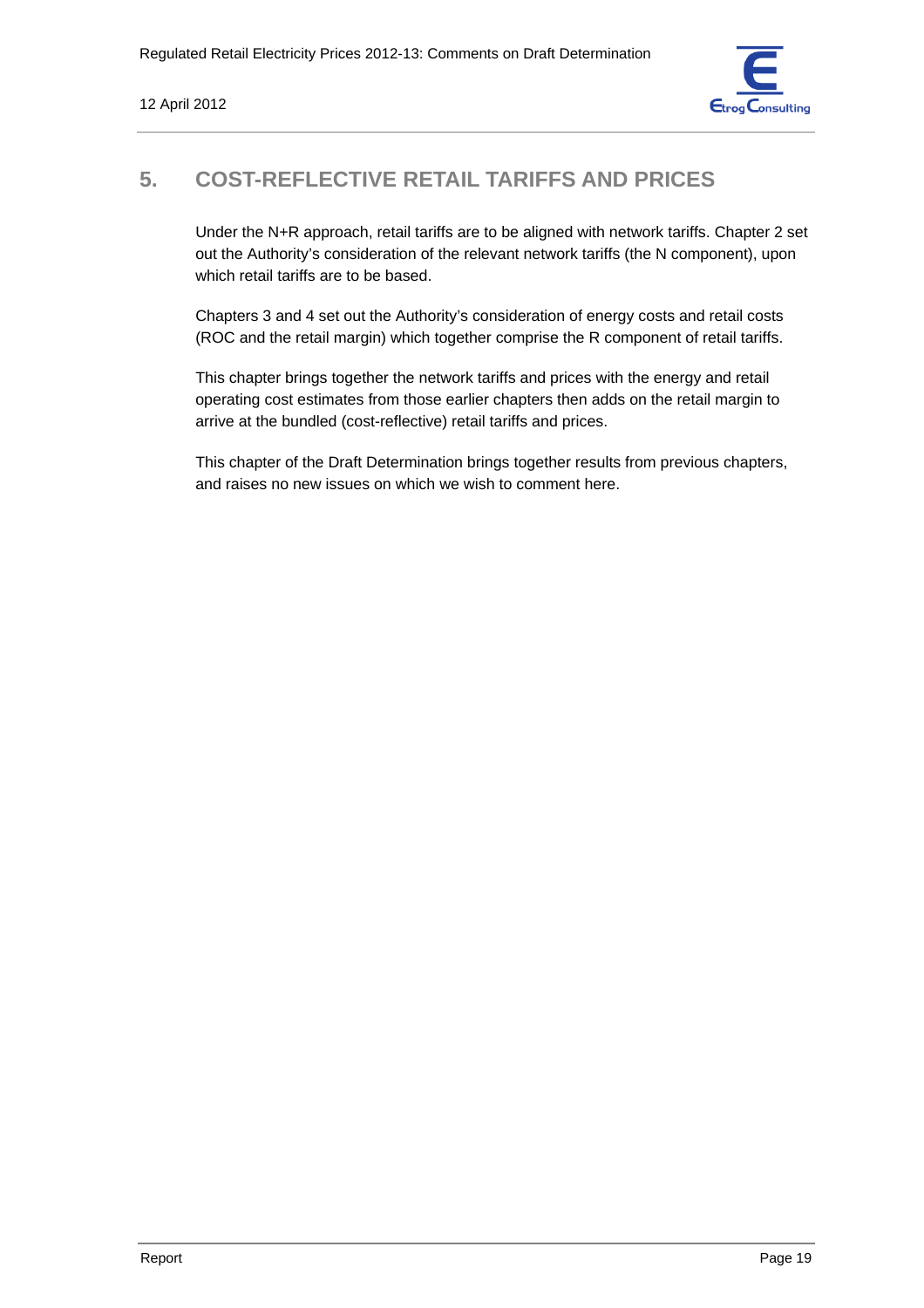

# **6. COMPETITION, TRANSITIONAL AND OTHER ISSUES**

Chapter 6 of the Draft Determination discusses other issues relevant to the price determination process that have not been dealt with elsewhere, namely:

- The impact of the Authority's price determination on competition in the Queensland retail electricity market;
- Transitional arrangements for customers facing significant price increases; and
- The eligibility criteria and other terms and conditions pertaining to retail tariffs.

# **6.1. COMPETITION CONSIDERATIONS**

For the purposes of the Draft Determination, the Authority has decided to include an additional allowance for head room of 5% of cost-reflective prices for all tariffs.<sup>34</sup>

We have many concerns regarding this decision, which we discuss in this section of our report.

**6.1.1. The role of competitive activity to derive longer term benefits for consumers** 

We understand that the Delegation requires that, in calculating notified prices, the Authority should ensure its price determination has regard to the effect of the determination on competition in the Queensland retail electricity market, consistent with the Government's policy objective that consumers, wherever possible, have the opportunity to benefit from competition and efficiency in the market place.

We also accept that this suggests that there is some longer term benefit to be derived by maintaining an actively competitive market rather than pursuing a short term minimum price approach which may stifle or eliminate competition from the market.

However, we have some concerns with the following paragraph in the Draft Determination:35

<sup>34</sup> Draft Determination, page 77

<sup>35</sup> Draft Determination, page 73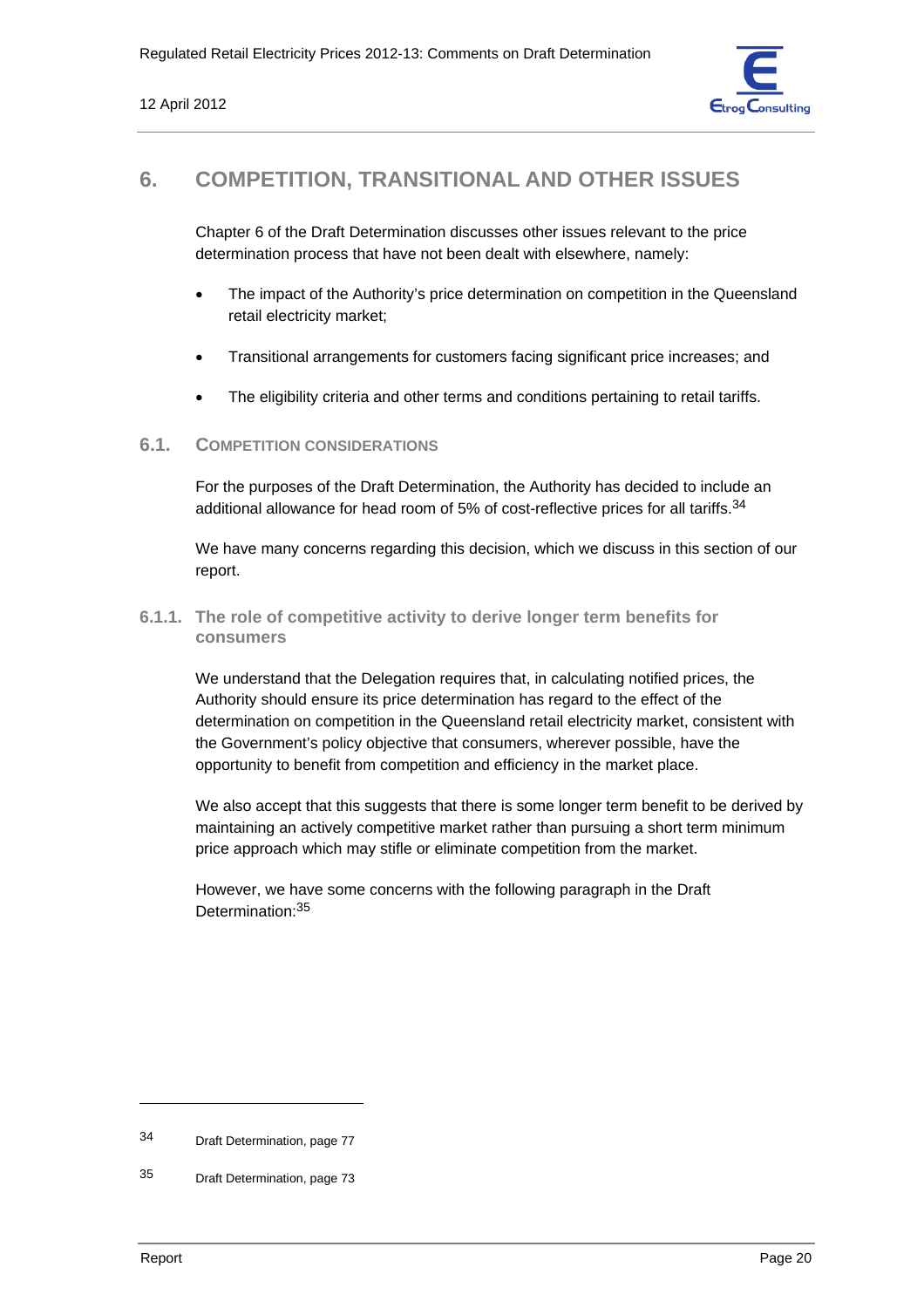

The longer term benefit derives from the downward pressure on prices that competition naturally brings to the market. By setting regulated prices somewhat higher than full cost, retailers will be attracted to enter the market and, as they compete for market share, non-regulated prices will be driven down. The more active the competition, the closer retailers will reduce prices to their individual, efficient costs of supply. While regulated prices will be unaffected, customers should be able to access lower priced market offers from competing retailers.

While there is some truth that competition drives down costs, there is much more to the competitive market than just lower pricing. Longer term benefit derives from the improved customer service and not just downward pressure on prices.

It may be true that "by setting regulated prices somewhat higher than full cost, retailers will be attracted to enter the market and, as they compete for market share, non-regulated prices will be driven down" in the shorter term. But the way to achieve longer term benefits for consumers is not to attract retailers because there is an artificial extra margin in the supply chain for them to exploit. Rather, retailers should be attracted to a market because they can operate more efficiently and innovatively, and provide better customer service than the incumbents. That is the way to achieve sustainable entry to give longer term benefits.

Creating artificial headroom to attract retailers will not encourage efficiency or lower pricing. At most it will attract retailers offering no better service. Following the logic of the Authority, without headroom, competition will be stifled. This means that the Authority thinks that retailers will not compete when regulated prices are set at what the Authority considers to be cost-reflective prices with a reasonable margin. We disagree with that assertion, on the basis that we believe retailers can compete in that scenario, through a combination of offering superior customer service, innovative product development, more efficient and economic purchasing and operations, and perhaps accepting lower margins.

But if the Authority's logic were accepted, then the implication is that headroom will drive down prices no further than the level at which they would have been had no headroom been allowed – because that is the level at which the Authority believes competition is stifled.

### **6.1.2. The effects of allowing for headroom in regulated electricity prices**

The overall effects of adding headroom would thus include:

- No additional longer term benefits in improving customer service or lower prices than would have been achieved without headroom.
- Short term additional costs incurred by all consumers until competition drives prices down to the levels at which they would have been without explicit allowance for headroom.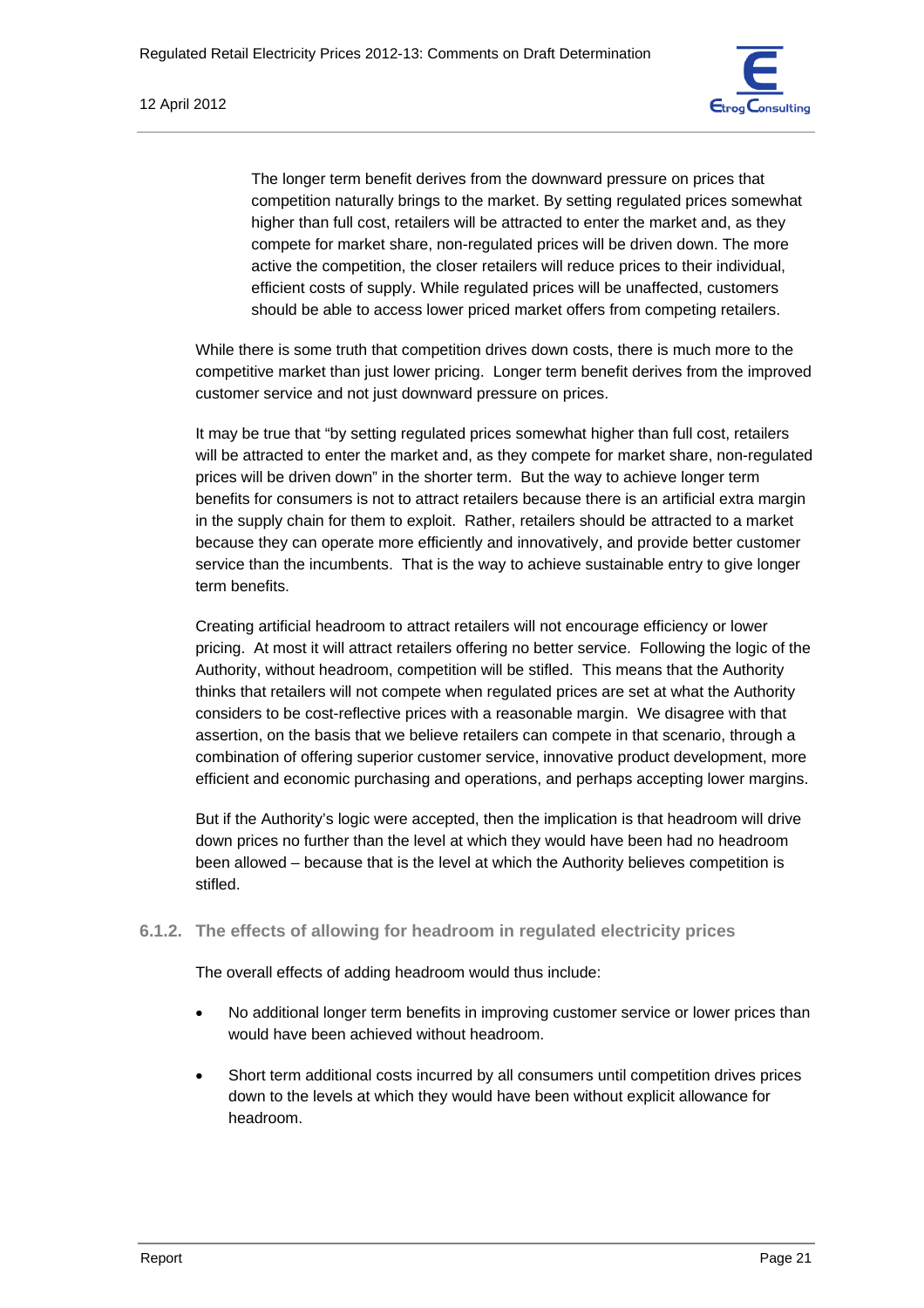

- Longer term ongoing additional costs for headroom for those customers who through inertia or other reasons remain on price-regulated tariffs even though more competitive offers might be available to them.
- Ongoing longer term additional costs for customers in the Ergon Energy area that do not have access to competitive offers.

One of the cornerstones of the retention of retail price regulation even after retail competition is introduced is to provide a safety net for those customers who have not yet embraced competition. Customers who remain on regulated tariffs even after competition is introduced should be assured by the role of the Authority that they are paying a reasonable price based on cost-reflective prices and a reasonable margin. Instead, by advocating for "headroom" of an additional 5% the Authority is essentially proposing to regulate that customers who remain on regulated tariffs pay 5% more than they should be paying.

A further point regarding the regulated tariffs is that the terms and conditions of supply are also set out in regulation, whereas the market offers available to customers may vary those. It may not be possible for customers to obtain competitive offers that have terms and conditions that replicate the standard terms and conditions. Adding headroom will therefore mean that customers who desire to benefit from the standard terms and conditions may only be able to do so at a premium to efficient supply costs, on an ongoing basis. Allowing retailers to charge a premium for standard supply is not justifiable.

### **6.1.3. Other regulators' views on headroom**

There are reasons – as set out above – why all energy regulators have refused to be swayed by retailers' arguments requesting "headroom". Rather than fill this report with quotes from regulators on this issue, we provide just one, from IPART:36

A number of stakeholders suggested that the Tribunal should set target tariffs *above* cost-reflective levels for standard retailers, to provide greater encouragement for competitive entry. The Tribunal does not consider this to be appropriate. It considers that charges to customers should be based on the costs of supply *and no more*. It strongly believes that including an allowance in target tariffs for costs that are not incurred by standard retailers is not desirable from an economic efficiency perspective.

<sup>36</sup> *NSW Electricity Regulated Retail Tariffs 2004/05 to 2006/07*, Final Report and Determination, IPART Determination No 1, 2004, June 2004, page 8, available at www.ipart.nsw.gov.au/files/d8cd67c3-b819-4497 b5d0-9f4f010fafd8/Det04-1.pdf.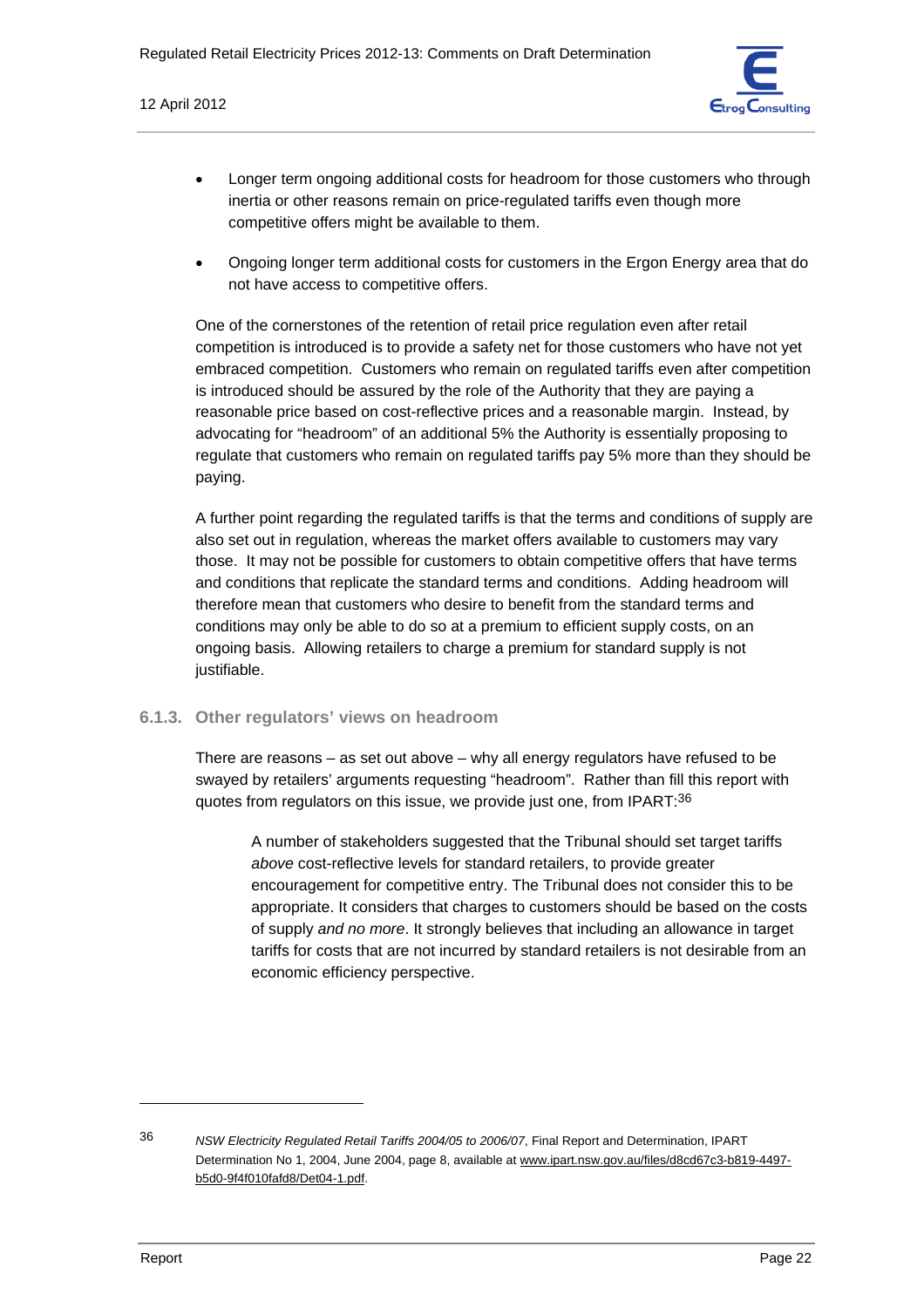

This strong belief articulated by IPART has been similarly articulated in many other regulatory decisions, in the electricity industry and in other industries. It would be a bold move for the Authority to depart from the existing economically sound principles on which regulated pricing of electricity and of other products and services is based.

The Authority has referred in its Draft Determination to the views of others, principally IPART and ESCOSA, who "both noted that certain aspects of the way they calculated regulated prices meant that new entrant retailers could face lower costs, for example, by supplying more than the regulated load or by using lower cost energy trading strategies".<sup>37</sup> Such opportunities also exist in this Draft Determination. They come into the category of retailers who have more efficient and economic purchasing and operations competing against the regulated prices, which we discussed above.

# **6.1.4. Headroom in existing tariffs**

The Authority should not necessarily expect to find the opportunities in its Draft Determination for retailers to operate more economically or efficiently. That is for retailers to do their own research and market analysis. It may have come as a surprise to the Authority that QEnergy found "that the way notified tariffs were originally set meant that there was 20% and 30% headroom in residential and business tariffs respectively".38 But it is the role of an innovative new entrant such as QEnergy to find such opportunities and exploit them, even at the same time that incumbent retailers do not find the same opportunities, or decline to admit that they exist. As stated by the Authority, "retailers have consistently argued that the BRCI under-estimated their actual costs of supply".<sup>39</sup> This is similarly unsurprising.

Figure 6.2 in the Draft Determination<sup>40</sup> illustrates that under the BRCI discounts to the regulated prices consistently exceeded the Authority's calculations of headroom. This is consistent with retailers who are experts in this area finding the opportunities that the Authority does not find. As discussed above, it is the way competition works elsewhere as well. As shown in Figure 6.2, the maximum discount to the notified price offered by retailers under market contracts has ranged between 7% and 10% since the commencement of FRC. This will reflect both the actual headroom that retailers perceive and the prices that will attract customers to change retailer. Even if headroom is higher than that, retailers will not necessarily offer discounts that are bigger than they need to. Our interpretation of Figure 6.2 is that it is likely that headroom under the BRCI exceeded the 6% figure suggested by the Authority.

<sup>37</sup> Draft Determination, page 74

<sup>38</sup> Draft Determination, page 74

<sup>39</sup> Draft Determination, page 74

<sup>40</sup> Draft Determination, page 76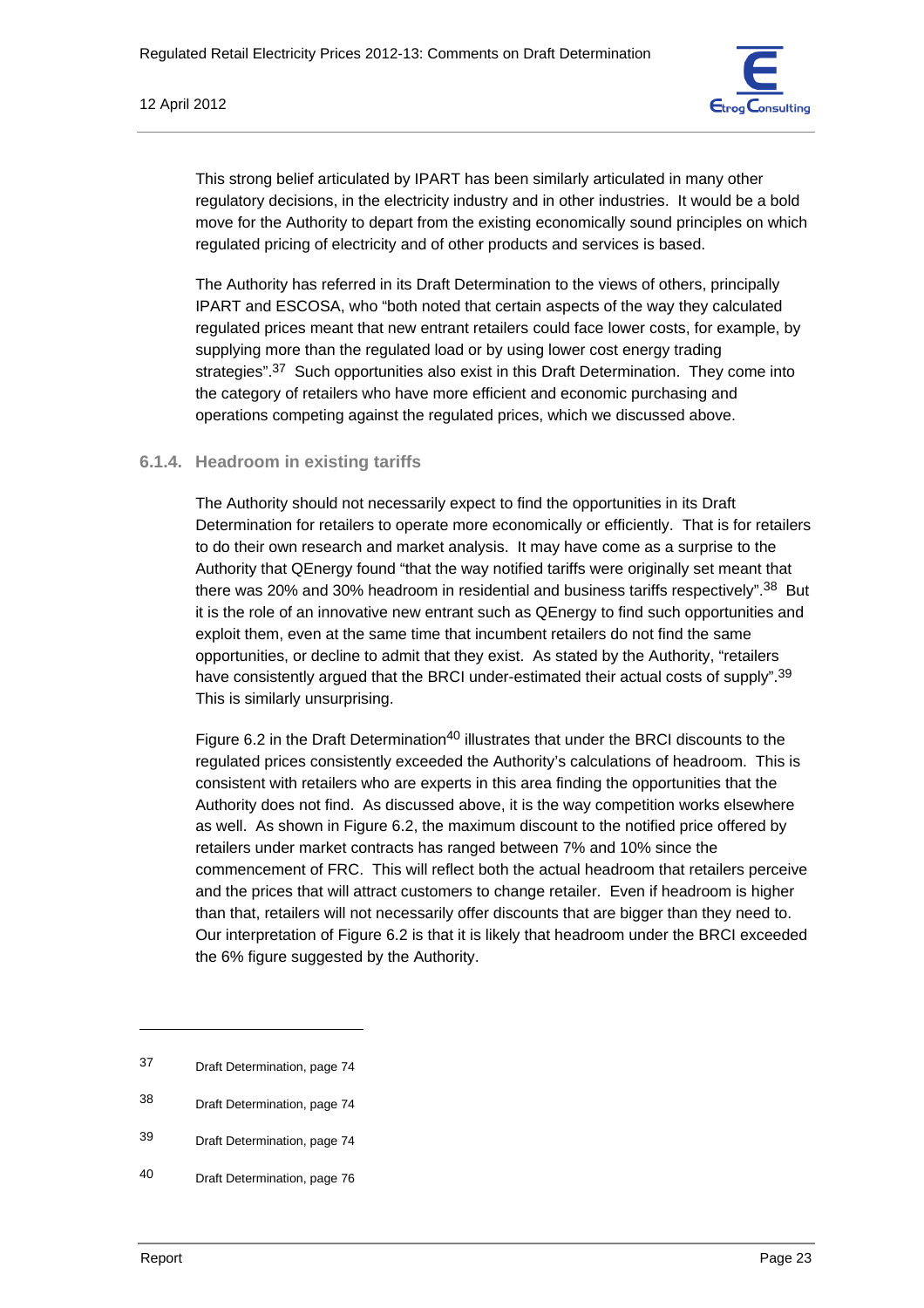

The Authority seems to find it difficult to reconcile what it sees as a contradiction:<sup>41</sup>

The above analysis suggests that there is a reasonably modest amount of head room of around 6% currently in Tariff 11. While the Authority has no data on retailers' actual costs, as retailers consistently argued in the past that the BRCI underestimated their actual costs, it would seem reasonable to conclude that actual head room is no greater than the levels suggested in Figure 6.2.

This is contrary to claims by QEnergy that head room is actually significantly greater than 6%. For this to be true, the BRCI must have substantially overestimated retailers' actual costs.

The Authority is apparently missing the point that costs can differ substantially between retailers, depending on the efficiency of their operations.

Large retailers who operate across customer segments and products and in many jurisdictions also have many ways in which they can allocate and report costs. As stated in the Draft Determination<sup>42</sup> and discussed in section 4.3.1 above:

AGL cautioned against using its reported cost data as it claimed this did not represent the total costs of operating its retail business.

Such comments should alert the Authority that large retailers can report costs in various ways. Claims that the BRCI underestimated their actual costs, and similar claims, have to be read taking that into account.

### **6.1.5. Additional headroom allowance for 2012-13**

As stated above, the Draft Determination includes an additional allowance for head room of 5% of cost-reflective prices for all tariffs.43

The figure of 5% is provided apparently without any supporting justification, and without any apparent attempt to quantify what headroom might already be in the cost-reflective tariffs. Nor has the Authority quantified what benefits customers might see from this additional allowance. It is our view that a radical departure from accepted practice such as creating an additional allowance for headroom should at least be accompanied by regulatory cost-benefit and other regulatory impact analysis. A range of figures should be presented in such analysis, and the most appropriate one chosen, based on the analysis. There is no time left to do this now, but it may be considered in future years.

<sup>41</sup> Draft Determination, page 76

<sup>42</sup> Draft Determination, page 54

<sup>43</sup> Draft Determination, page 77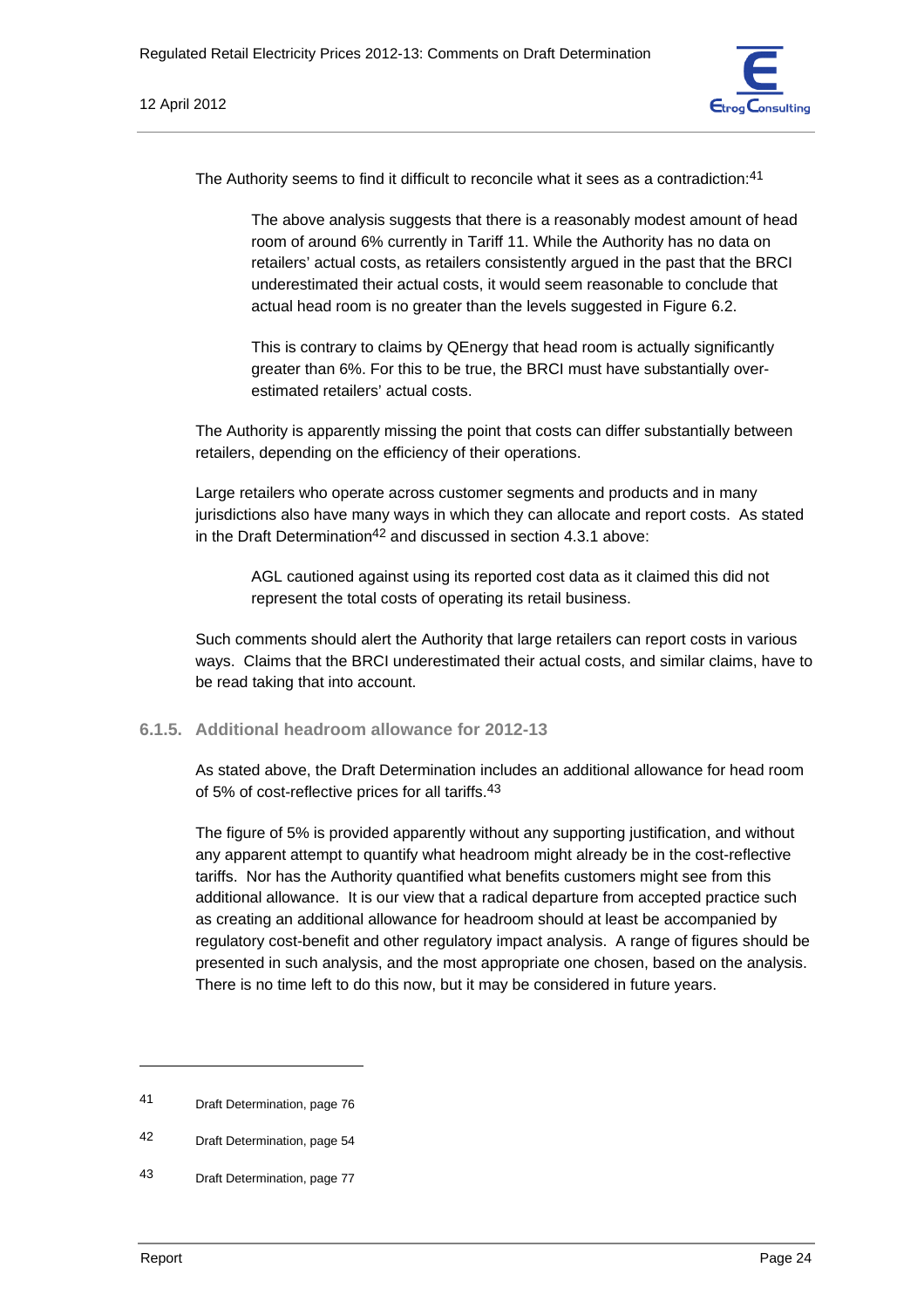

This is all notwithstanding our view that there should be no such additional headroom allowance in the tariffs.

Our view is that no additional headroom allowance is warranted for 2012-13. It should therefore be obvious that if the Authority nonetheless includes an additional headroom allowance in its Final Determination, it should be set as low as possible.

Finally on this topic, we note that the Delegation requires the Authority to base its determination on an  $N + R$  cost build-up approach to setting notified prices, where:

- The N (or network cost) component is treated as a pass through: and
- The R (or energy and retail cost and margin) component is determined by the Authority.

If the Authority makes an additional allowance for headroom, it will have gone outside of the remit of the Delegation by instead basing its determination on an  $N + R$  cost build-up approach to setting notified prices, where:

- The N (or network cost) component is treated as a pass through:
- The R (or energy and retail cost and margin) component is determined by the Authority; and
- An additional allowance is determined by the Authority for headroom which is not a component that is specified in the Delegation.

The Authority should make no additional allowance for headroom in notified prices for 2012-13.

### **6.2. THE IMPACT OF PRICE RISES ON CONSUMERS**

QCOSS represents the interests of residential consumers, with a particular focus on low income and other vulnerable consumers, many of whom are relatively small users of electricity, because they do not have the high-usage electrical equipment that more affluent households may have, such as swimming pool pumps and large air conditioning systems.

That is not to say that all low income households are low users of electricity. Indeed there are also low income householders who support large families, and there are those who are high users of electricity because of medical requirements or poor quality housing and inefficient appliances. People who are home during the day may also be using more electricity because they require cooling throughout the day, while others may be able to switch off cooling when they are out during the day and rely instead on the cooling systems provided by others, such as their employers. Customers with low income but high usage of electricity may be particularly in need of concessions in the form of a package of support outside any tariff mechanism.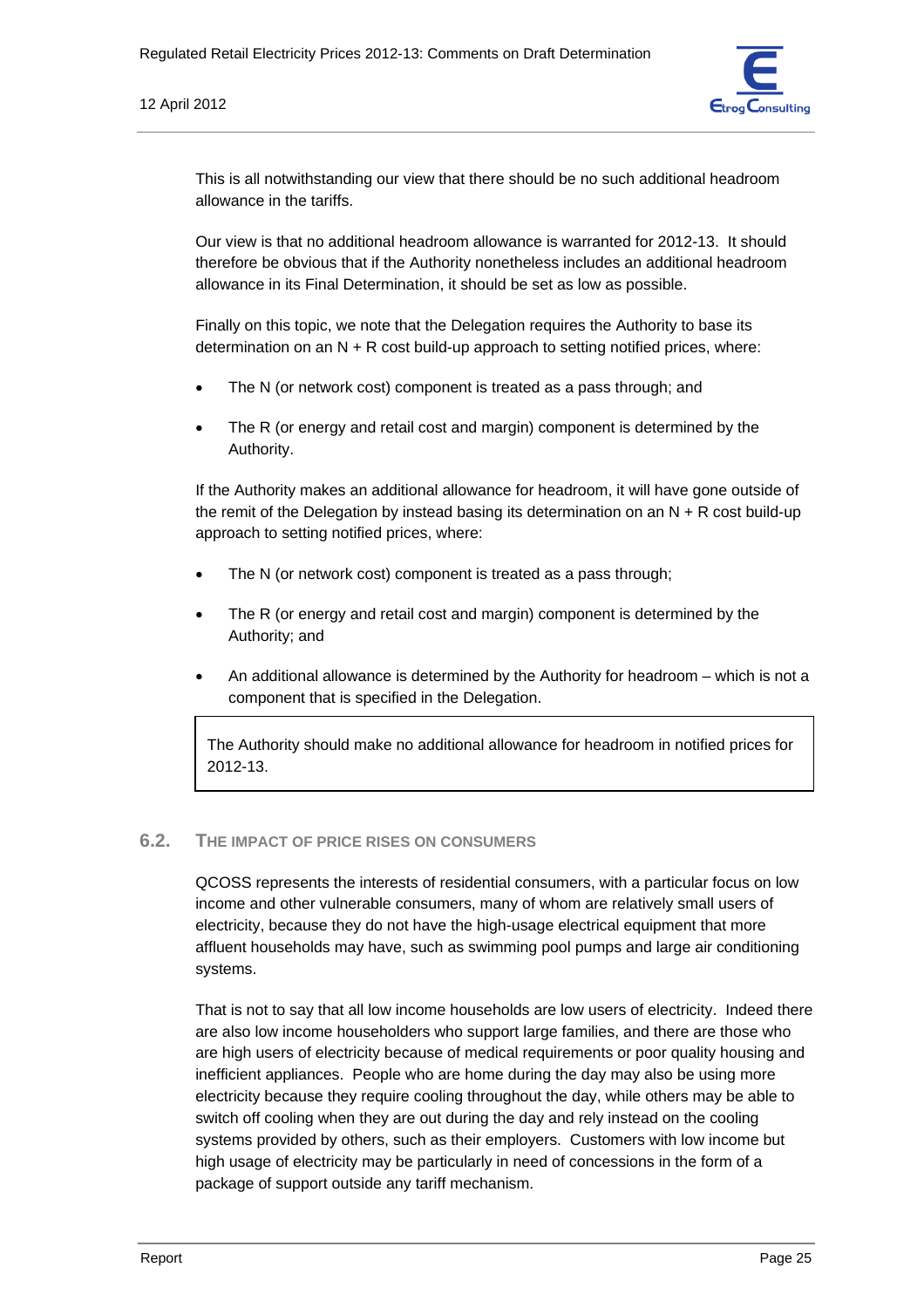

Given different tariffs that in total are revenue neutral, i.e. they bring in the same revenue when applied across the customer base, tariffs which have higher fixed charges and lower variable charges have an adverse impact on lower usage consumers as compared with tariffs which have lower fixed charges and higher variable charges. Conversely, higher usage customers would prefer tariffs with lower variable charges and higher fixed charges.

**6.2.1. The Authority must consider the impact of price rises on consumers when determining regulated prices** 

As stated in Chapter 1 of the Authority's Draft Determination, on 22 September 2011, the Authority received a Delegation from the Minister for Energy and Water Utilities (the Minister) under section 90AA(1) of the *Electricity Act 1994* requiring it to determine notified electricity prices44 to apply from 1 July 2012 to 30 June 2013 (the price determination). The Delegation also includes Terms of Reference for the price determination. The Minister's covering letter and Delegation were provided in Appendix 1 to the Draft Determination.

Chapter 1 of the Draft Determination outlines various relevant requirements that the *Electricity Act 1994*, *Electricity Regulation 2006*, and the Delegation place on the Authority. However, it does not include the following comment in the Minister's covering letter, which we believe is important:

*With the introduction of the new price setting methodology in 2012-13, the Government wishes to again stress that the Authority must consider the impact of price rises on consumers when determining regulated prices.* 

The Authority could on this basis do one or both of the following:

- Set prices at levels at which they would not otherwise be set taking into account the impact of prices on consumers; and
- Introduce transitional arrangements.
- **6.2.2. The option to set prices at levels at which they would not otherwise be set taking into account the impact of prices on consumers**

There are many precedents in setting prices for electricity at levels at which they would not otherwise be set – taking into account the impact of prices on consumers, the social impacts of price increases.

<sup>44</sup> Notified electricity prices are the regulated retail electricity prices that a retailer may charge its non-market customers, as defined under section 90 of the *Electricity Act 1994*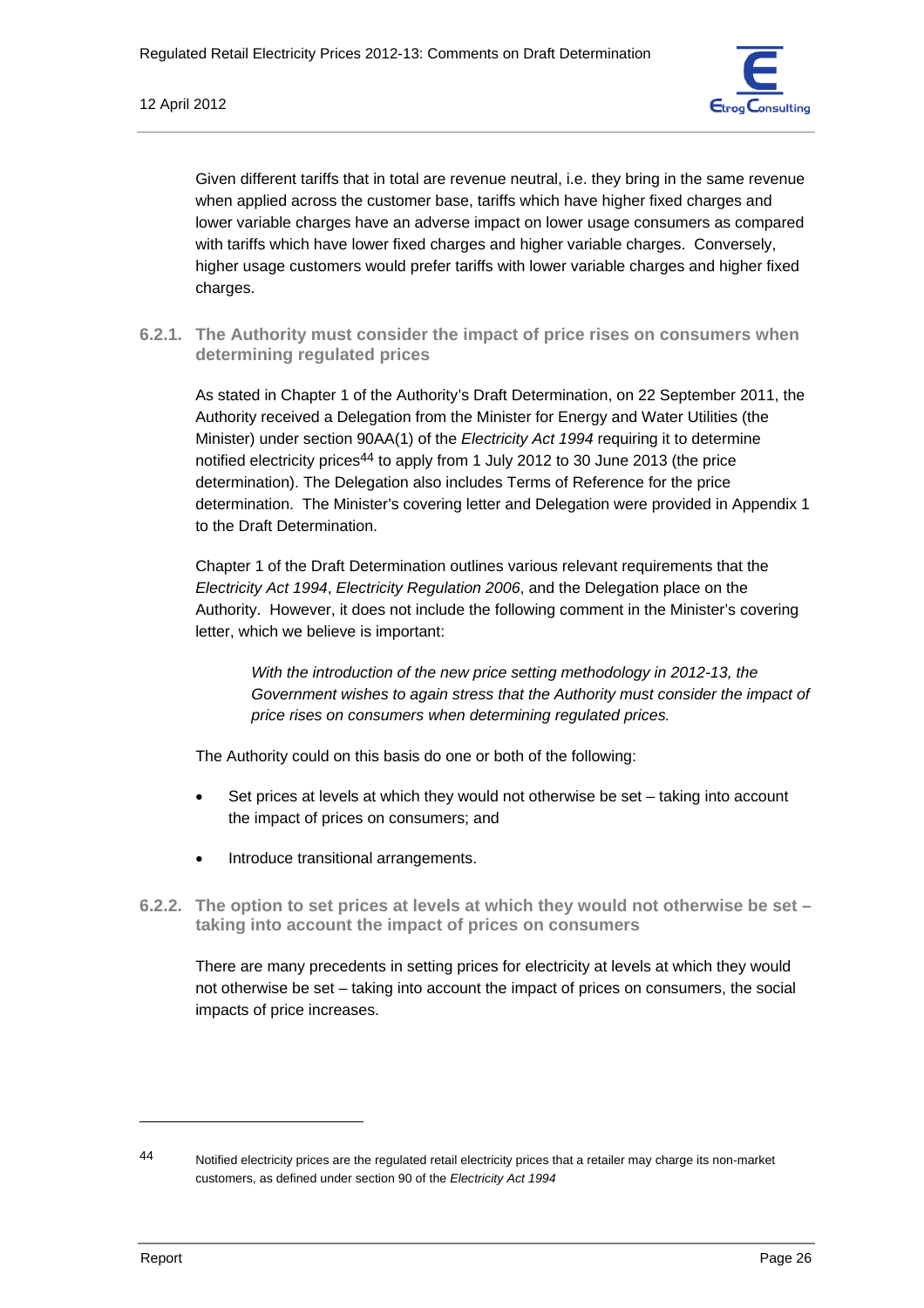

Some examples are as follows:

- For many years, the Independent Competition and Regulatory Commission (ICRC) in the ACT has rejected the inclusion of an allowance for customer acquisition costs in its electricity retail pricing determinations, and has explicitly said that it has had regard to the social impacts of its decisions in not including a customer acquisition cost.45
- Though the approach has since changed, for many years the Independent Pricing and Regulatory Tribunal (IPART) in NSW for many years regulated retail prices that limited price changes to tariffs in such a way that they were not cost-reflective.<sup>46</sup>

The terms of reference of every review differ. The purpose of bringing these examples is not as evidence that the Authority can or should similarly set prices at levels at which they would not otherwise be set – taking into account the impact of prices on consumers. That is self-evident from the Minister's covering letter to the Delegation. The purpose is rather to illustrate to the Authority that when it follows the Minister's direction it will be acting in a way that has many precedents.

However, the Authority is not following this path in its Draft Determination. It has decided not to implement the option to hold a tariff below its cost-reflective level or delay the movement of some customers to fully cost-reflective prices on an ongoing basis.<sup>47</sup>

As a result, changes are to be implemented from 1 July 2012 which will have significant impacts on some consumers for which they may be ill-prepared, as we discuss here.

### **6.2.3. Transitional arrangements**

In Chapter 6 of the Draft Determination, the Authority has considered the impacts of some of the changes to notified electricity prices to apply from 1 July 2012 to 30 June 2013, and has introduced some transitional measures to smooth the move from old tariffs to new tariffs for some customers who would otherwise be facing significant price increases. However, the Authority has not introduced any transitional measures or allowed its Draft Determination to be influenced in any way by the impact that it will have on the main residential tariffs 11, 31 and 33. This is notwithstanding the fact that as set out in Chapter 7 of the Draft Determination, the effects of the Draft Determination include:

<sup>45</sup> Many references can be cited. See for example, among many, *Retail prices for non-contestable electricity customers 2010-12*, Final decision, Report 7 of 2010, ICRC, June 2010, page 41, available at www.icrc.act.gov.au/\_\_data/assets/pdf\_file/0018/194310/Report\_7\_of\_2010\_11\_June\_2010.pdf

<sup>46</sup> See for example *NSW Electricity Regulated Retail Tariffs 2004/05 to 2006/07*, Final Report and Determination, IPART Determination No 1, 2004, June 2004, available at www.ipart.nsw.gov.au/files/d8cd67c3-b819-4497 b5d0-9f4f010fafd8/Det04-1.pdf where IPART limited the increase in individual tariffs to CPI+2.5% or CPI+3% so that they transitioned towards cost reflective levels, but did not reach cost reflective levels in all cases.

<sup>47</sup> See the Draft Determination, pages 80-81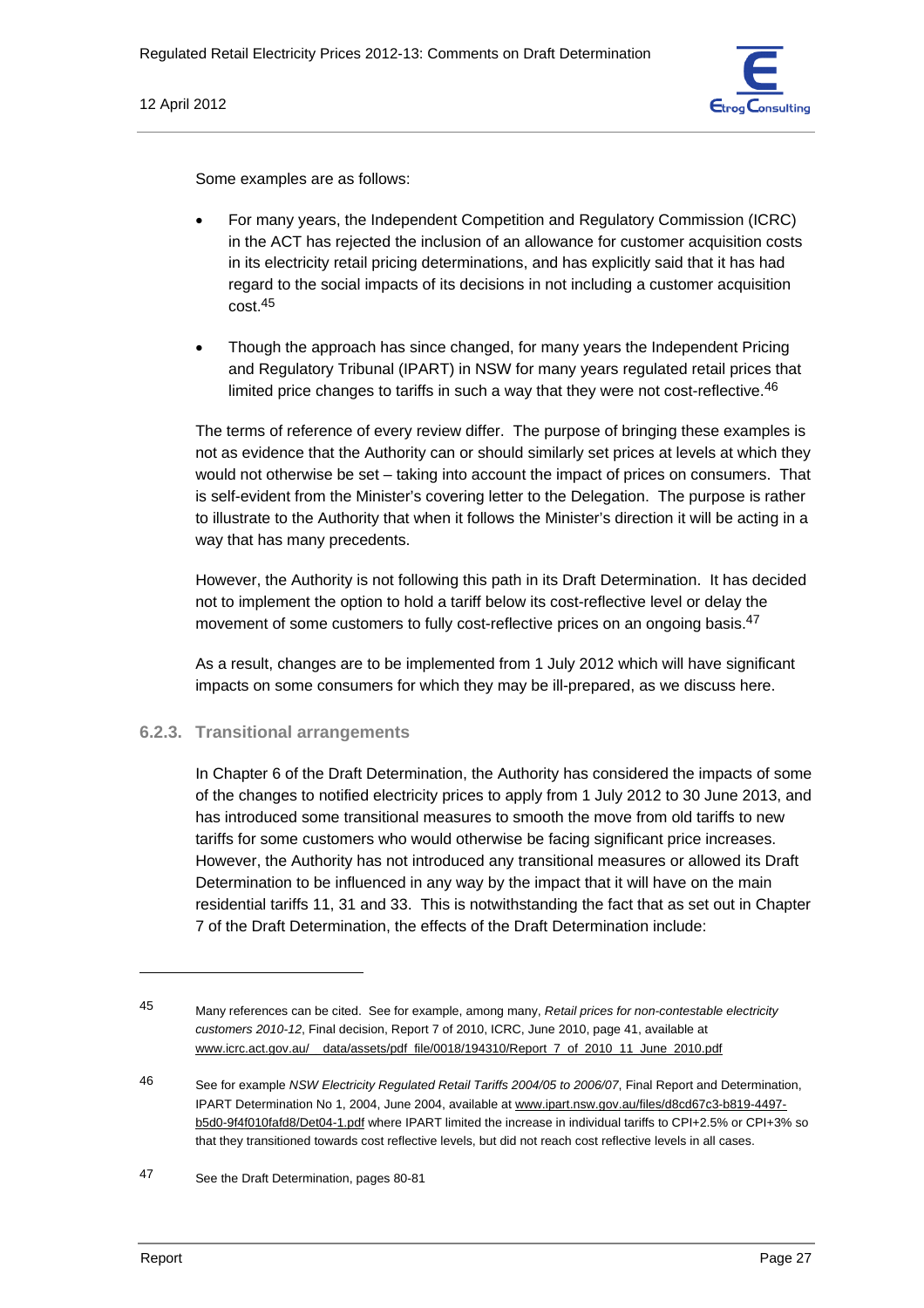

- A 29.8% increase in Tariff 31;
- A 25.9% increase in Tariff 33; and
- The annual fixed charge component of Tariff 11 will more than triple from \$105.07<sup>48</sup> to  $$316.09<sup>49</sup>$  (including GST) – in other words, an increase of over 200%.

Many of the most vulnerable consumers have low usage of electricity, and the new proposed regulated tariffs and prices will have a very deleterious effect on them. For very low usage consumers, the tripling of the annual fixed charge component of Tariff 11 will mean that the increase in their bills will be substantial in proportion to their current electricity bills.

Some vulnerable customers have high usage levels, often through circumstances over which they have little or no control. These customers will also see large changes in their bill. The Authority has, for example, said in Chapter 7 of the Draft Determination that a customer with annual consumption of 11,000 kWh can expect a bill increase of 14.9% or \$389.

We expect that retailers will also have similar concerns about the effects that new tariffs and prices will have on their customers.

The rationale that the Authority has stated for considering transitional arrangements for some customers and not others is as follows:

As a general principle, the Authority agrees with the view put by retailers that any social welfare concerns arising from implementing the new regulated retail tariffs would be best addressed through direct assistance by the Government rather than by continuing to distort electricity prices. However, while the Government could provide financial assistance to those in need, this is not necessarily the appropriate solution for all adjustment issues customers may face. For example, the issue for commercial or farming customers adjusting their operations to the new tariff structures may be more about the time needed to make changes than about the welfare needs of the customer.

Even if it is accepted that any social welfare concerns arising from implementing the new regulated retail tariffs would be best addressed through direct assistance by the Government, there is inherently a contradiction here that somehow commercial or farming customers need time to adjust to new tariff structures but residential customers do not. We believe that residential customers also need time to understand the new tariff structures that they will face.

<sup>48</sup> Calculated on the basis of 12 monthly service fees at \$7.96 per month plus GST per metering point

<sup>49</sup> Calculated on the basis of a daily service fee per metering point of 78.674c plus GST, and an average of 365.25 days per year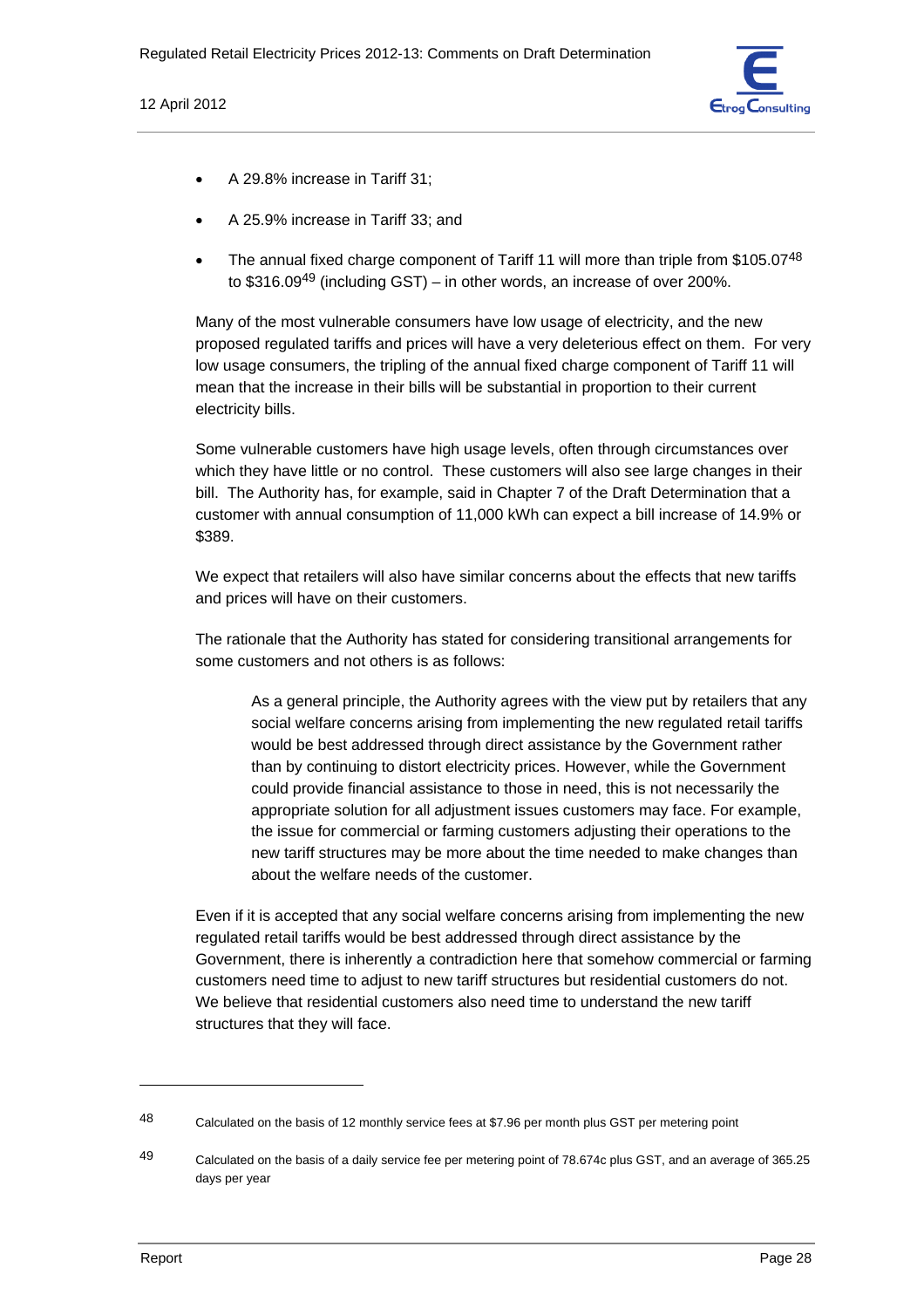

The Authority also seems to be assuming that direct assistance will be in place for all those residential customers that will require it from 1 July 2012. While we would like to think that will be the case, we think it an unsafe assumption, for reasons which include the following:

- Low income customers are supported by a range of concessions and other measures in line with the Queensland Government's social policy objectives. The existing measures may prove highly inadequate to be effective at assisting low income consumers given the changes in prices that these tariff changes introduce for vulnerable customers. Major restructuring of the concessions framework may be required. It will take time for the Government to make any necessary design and implement changes to assistance packages.
- It may not yet be known what the effects will be on different customer groups.
- The tariff changes may change the group of people who need to be targeted for direct assistance, and they may take time to identify themselves or be identified.
- Financial counsellors and others who advise consumers need time to understand how the new tariffs will affect their clients, so that they can give them appropriate advice on their use of electricity, their budgeting, and any assistance that may be available to them.

A further issue with the large increases in the costs of energy consumed on controlled offpeak Tariff 31 and Tariff 33 is that we fear that these increases will detract from the system efficiency gains and cost savings that are derived from encouraging customers to move consumption from Tariff 11 to these tariffs. On the other hand, some customers with high usage may still see advantage in shifting usage to these tariffs in order to avoid paying for energy in the more expensive blocks of usage in the new inclining block Tariff 11. We suggest that customer impact analysis and customer education should be undertaken to ensure that customers still see the benefits of controlled off-peak tariffs. The price signals and other messages associated with the new pricing arrangements need to be aligned in order to retain the benefits that controlled off-peak tariffs can bring. This is consistent with the statement in the Delegation that one of the matters that the Authority must consider is that consumers should benefit from efficiency in the marketplace.

We are pleased that the Authority has shown in its Draft Determination that it has the remit to put in place transitional arrangements. The Authority now needs to extend the scope of those transitional arrangements that it proposes in its Draft Determination.

The Authority should consider transitional arrangements for residential consumers, and particularly low income and other vulnerable consumers.